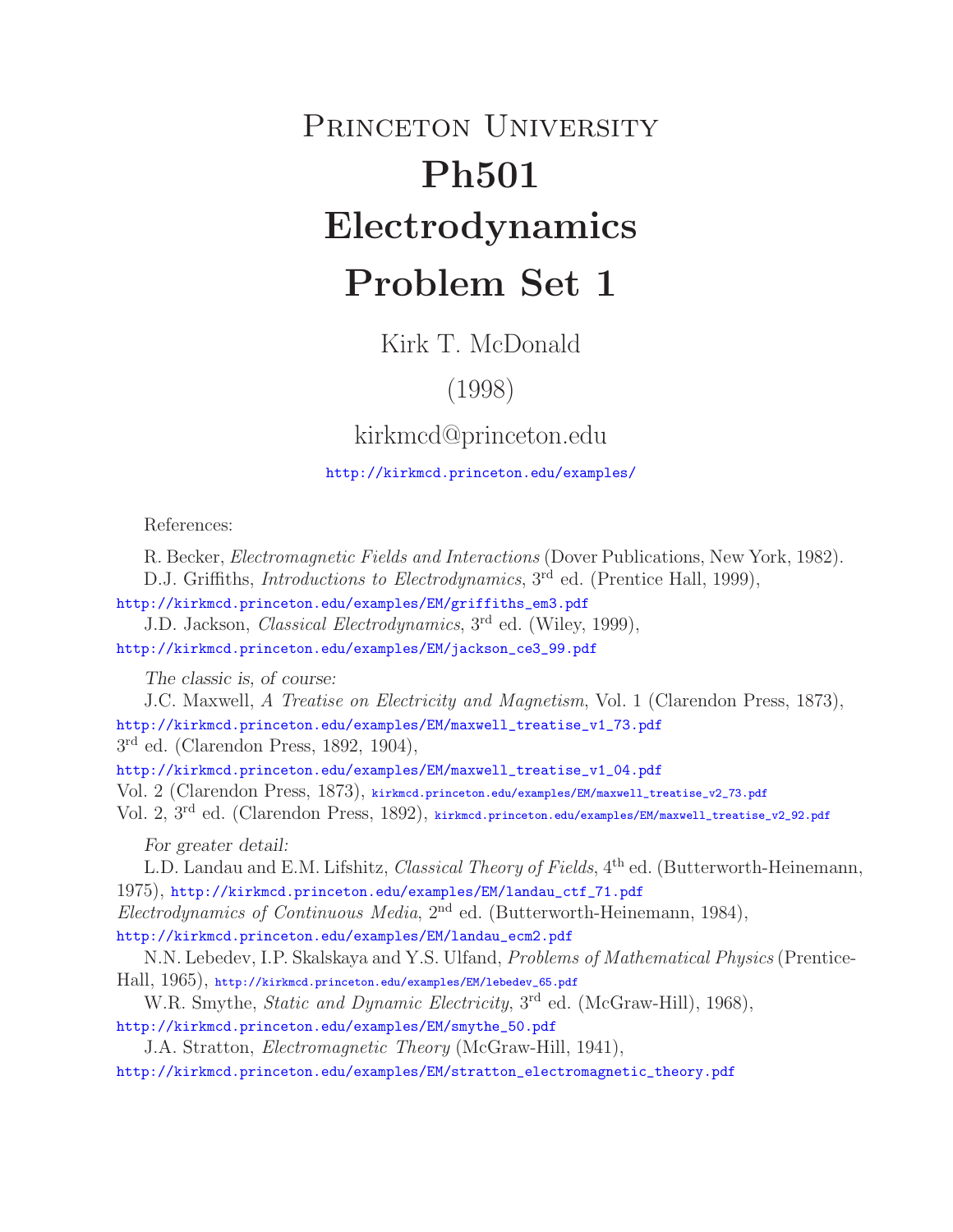*Excellent introductions:*

R.P. Feynman, R.B. Leighton and M. Sands, *The Feynman Lectures on Physics*, Vol. 2 (Addison-Wesely, 1964), https://www.feynmanlectures.caltech.edu/II\_toc.html

E.M. Purcell and D.J. Morin, *Electricity and Magnetism*, 3rd ed. (Cambrighe U. Press, 2013), http://kirkmcd.princeton.edu/examples/EM/purcell\_em\_13.pdf

*History:*

O. Darrigol, *Electrodynamics from Amp`ere to Einstein* (Oxford U. Press, 2000),

http://kirkmcd.princeton.edu/examples/EM/darrigol\_em\_00.pdf

B.J. Hunt, *The Maxwellians* (Cornell U. Press, 1991).

E. Whittaker, *A History of the Theories of Aether and Electricity* (Longmans, Green, 1910), kirkmcd.princeton.edu/examples/EM/whittaker\_history.pdf

*Online E&M Courses:*

http://www.ece.rutgers.edu/~orfanidi/ewa/

http://farside.ph.utexas.edu/teaching/jk1/jk1.html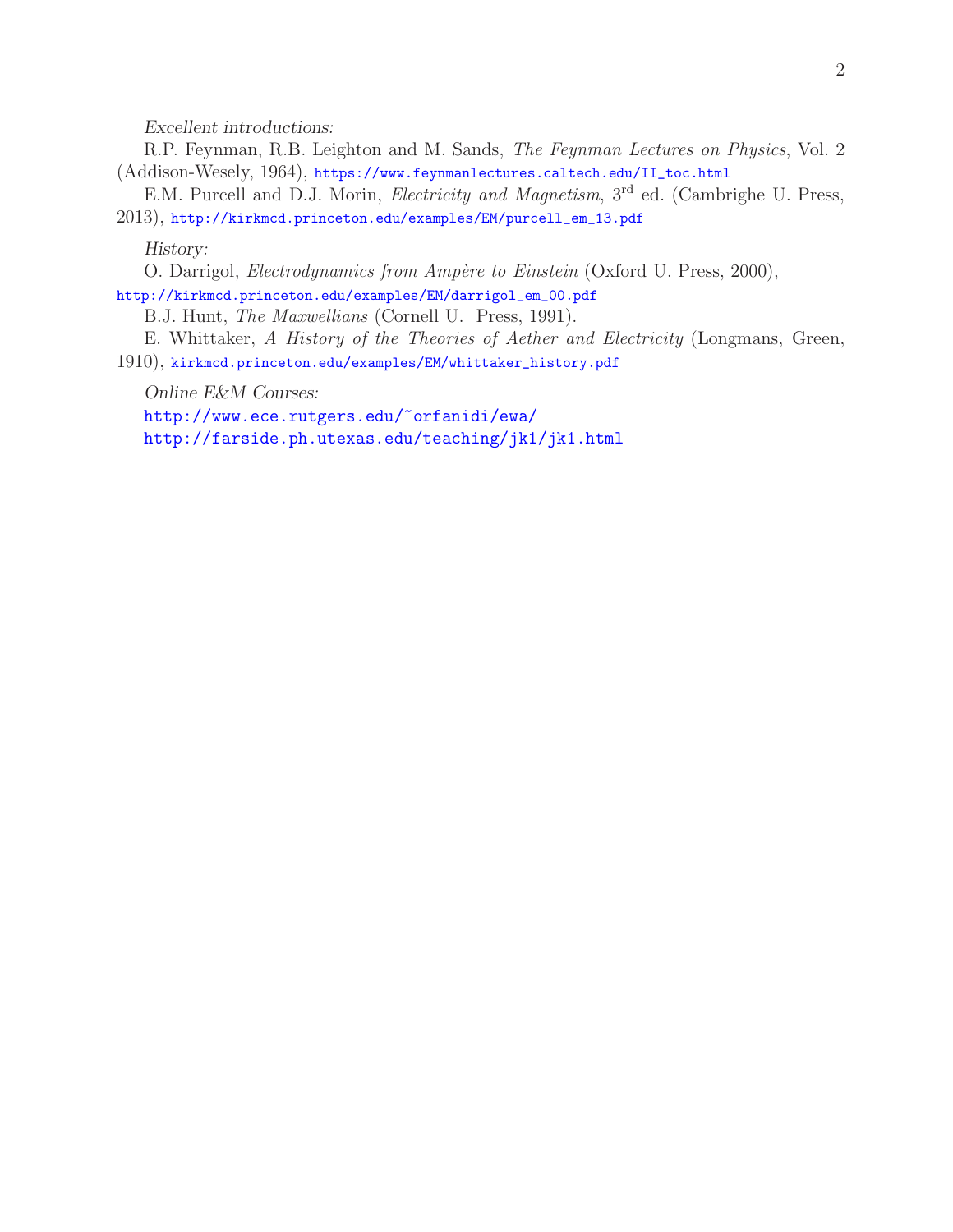- 1. (a) Show that the mean value of the potential over a spherical surface is equal to the potential at the center, provided that no charge is contained within the sphere. (A related result is that the mean value of the electric field over the volume of a charge-free sphere is equal to the value of the field at its center.)
	- (b) Demonstrate Earnshaw's theorem: A charge cannot be held at equilibrium solely by an electrostatic field.<sup>1</sup>
	- (c) Demonstrate that an electrostatic field **E** cannot have a local maximum of  $E^2$ , using the mean value theorem mentioned in part  $(a)$  – or any other technique. Remark: An interesting example of nonelectrostatic equilibrium is laser trapping of atoms. Briefly, an atom of polarizability  $\alpha$  takes on an induced dipole moment  $p = \alpha E$  in an electric field. The force on this dipole is then (Notes, p. 26),  $\mathbf{F} = \nabla(\mathbf{p} \cdot \mathbf{E}) = \alpha \nabla E^2$ . Since an electrostatic field cannot have a local maximum of  $E<sup>2</sup>$ , it cannot trap a polarizable atom. But consider an oscillatory field, in particular a focused light wave. The time-average force,  $\langle \mathbf{F} \rangle = \alpha \nabla \langle E^2 \rangle$  draws the atom into the laser focus where the electric field is a maximum. See, http://kirkmcd.princeton.edu/examples/tweezers.pdf

<sup>&</sup>lt;sup>1</sup>http://kirkmcd.princeton.edu/examples/EM/earnshaw\_tcps\_7\_97\_39.pdf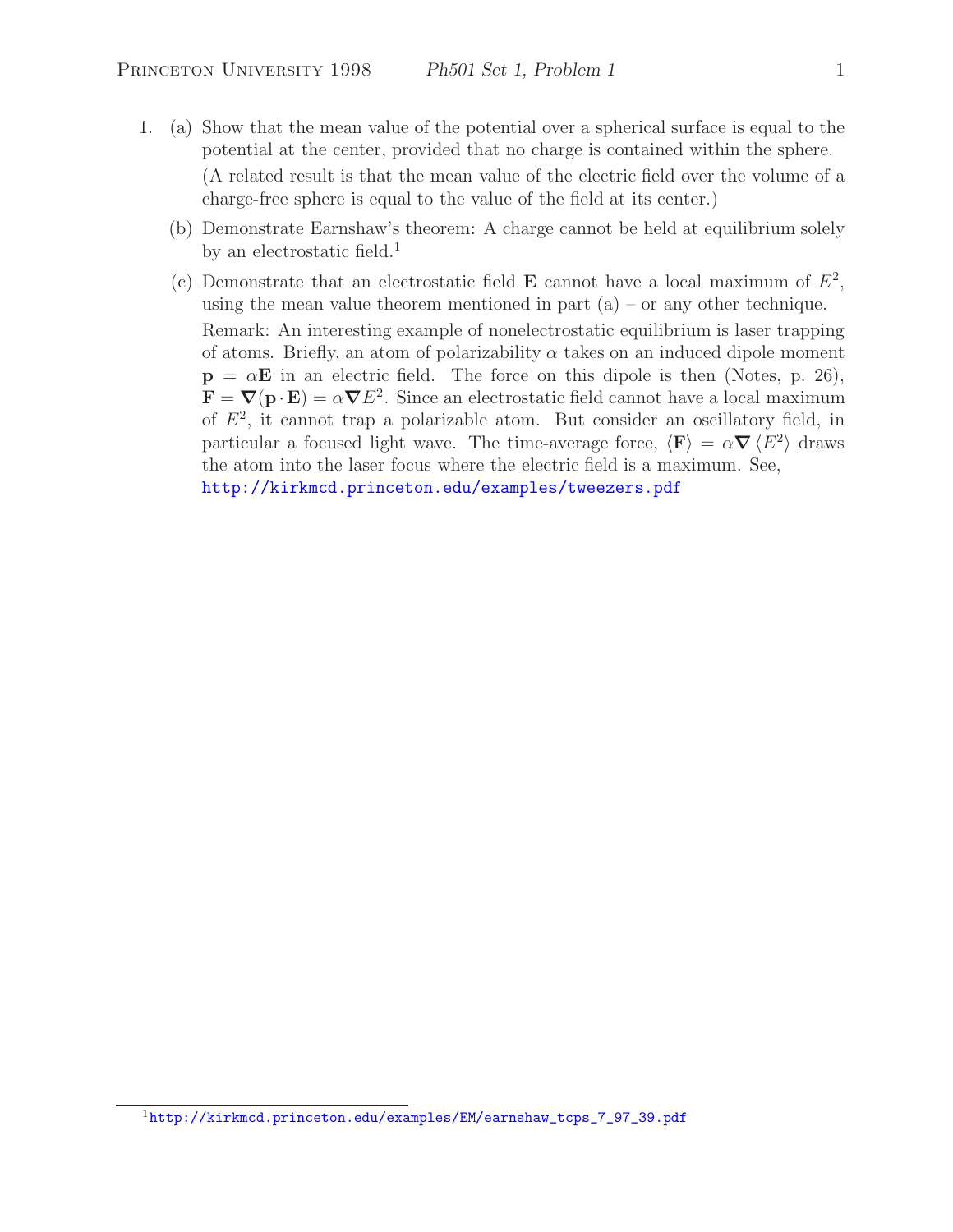- 2. Calculate the potential  $\phi(z)$  along the axis of a disk of radius R in two cases:
	- (a) The disk is a uniform layer of charge density  $\sigma,$  and
	- (b) The disk is a uniform dipole layer of dipole moment density  $\mathbf{p} = p\hat{\mathbf{z}}$  per unit area.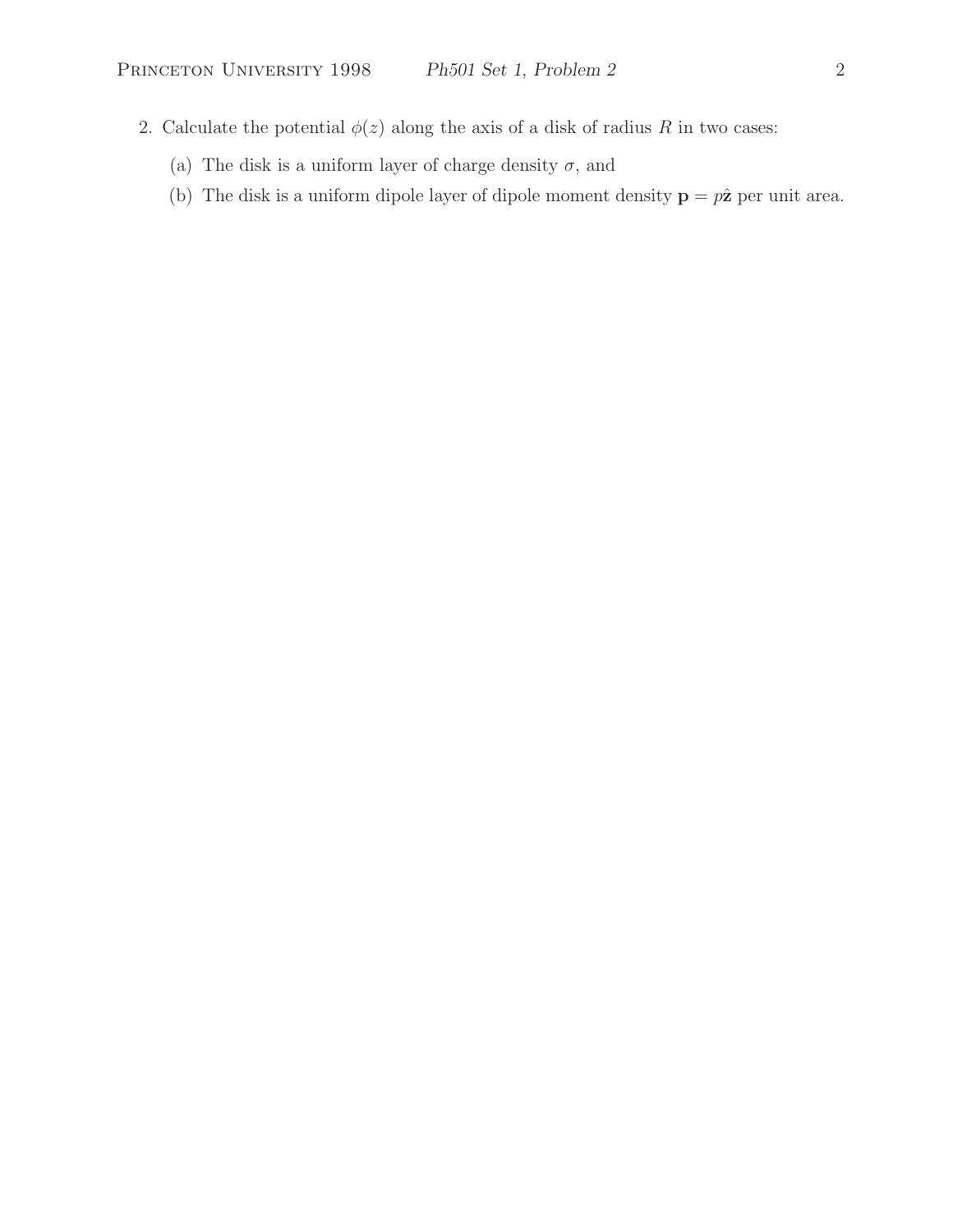- 3. Suppose the electric field of point charge q were  $\mathbf{E} = q\hat{\mathbf{r}}/r^{2+\delta}$  where  $\delta \ll 1$ , rather then  $\mathbf{E} = q\hat{\mathbf{r}}/r^2$ .
	- (a) Calculate  $\nabla \cdot \mathbf{E}$  and  $\nabla \times \mathbf{E}$  for  $r \neq 0$ . Find the electric potential for such a point charge.
	- (b) Two concentric spherical conducting shells of radii a and b are joined by a thin conducting wire. Show that if charge  $Q_a$  resides on the outer shell, then the charge on the inner shell is

$$
Q_b \simeq -\frac{Q_a \delta}{2(a-b)} \left[ 2b \ln 2a - (a+b) \ln(a+b) + (a-b) \ln(a-b) \right] \tag{1}
$$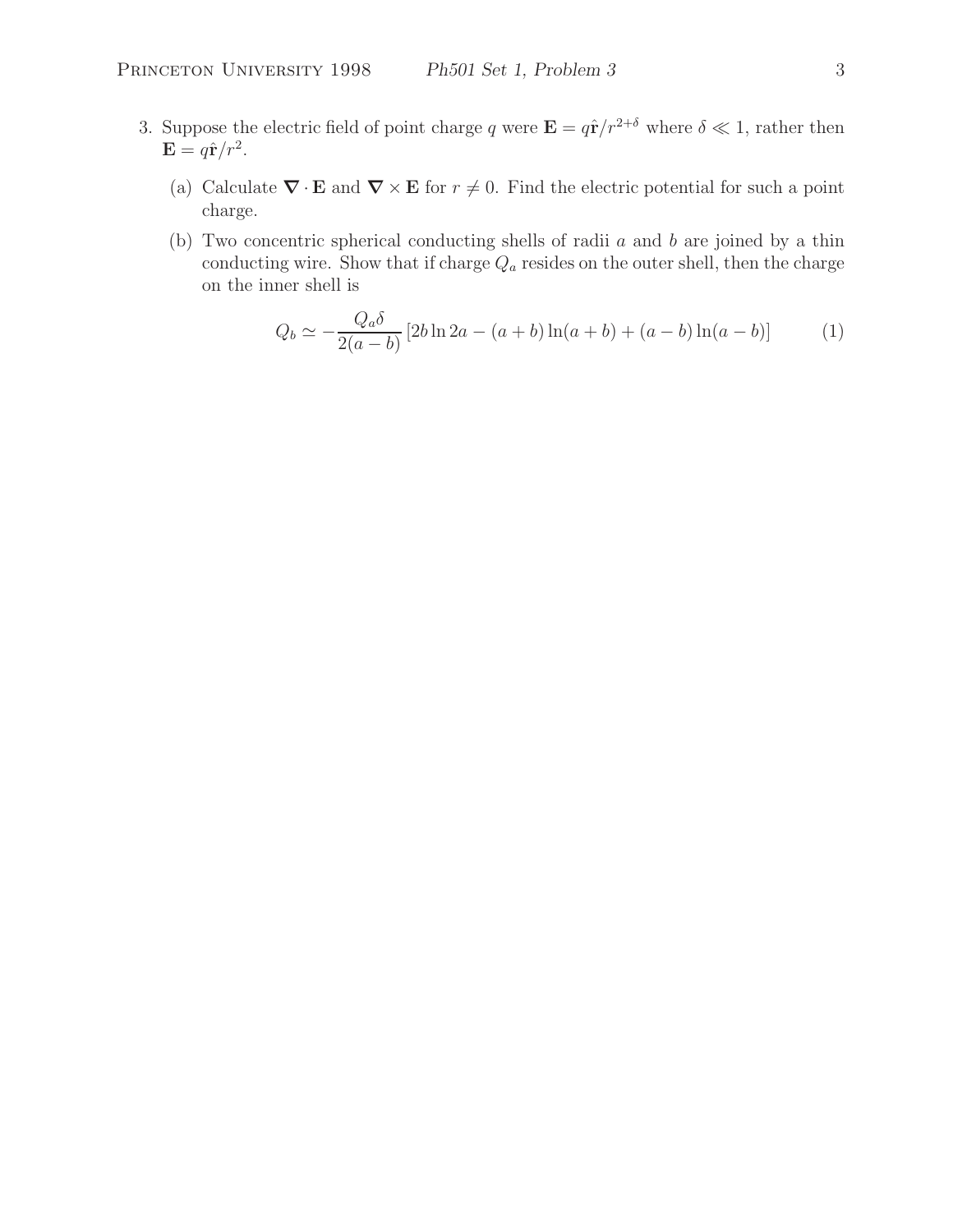4. (a) Starting from the dipole potential  $\phi = \mathbf{p} \cdot \mathbf{r}/r^3$  explicitly show that

$$
\mathbf{E} = \frac{3(\mathbf{p} \cdot \hat{\mathbf{r}})\hat{\mathbf{r}} - \mathbf{p}}{r^3} - \frac{4\pi \mathbf{p}}{3} \delta^3(\mathbf{r}).
$$
 (2)

Hint: to show the need for the  $\delta^3(\mathbf{r})$  term, consider the volume integral of **E** over a small sphere about the dipole. You may need a variation of Gauss' theorem:

$$
\int_{V} \nabla \phi \ d\text{Vol} = \oint_{S} \phi \hat{\mathbf{n}} \ dS,\tag{3}
$$

where  $\hat{\mathbf{n}}$  is the outward normal to the surface.

(b) The geometric definition of the "lines of force" is that this family of curves obeys the differential equation:

$$
\frac{dx}{E_x} = \frac{dy}{E_y} = \frac{dz}{E_z}.\tag{4}
$$

For a dipole  $\mathbf{p} = p\hat{\mathbf{z}}$ , find the equation of the lines of force in the x-z plane. It is easiest to work in spherical coordinates. Compare with the figure on the cover of the book by Becker.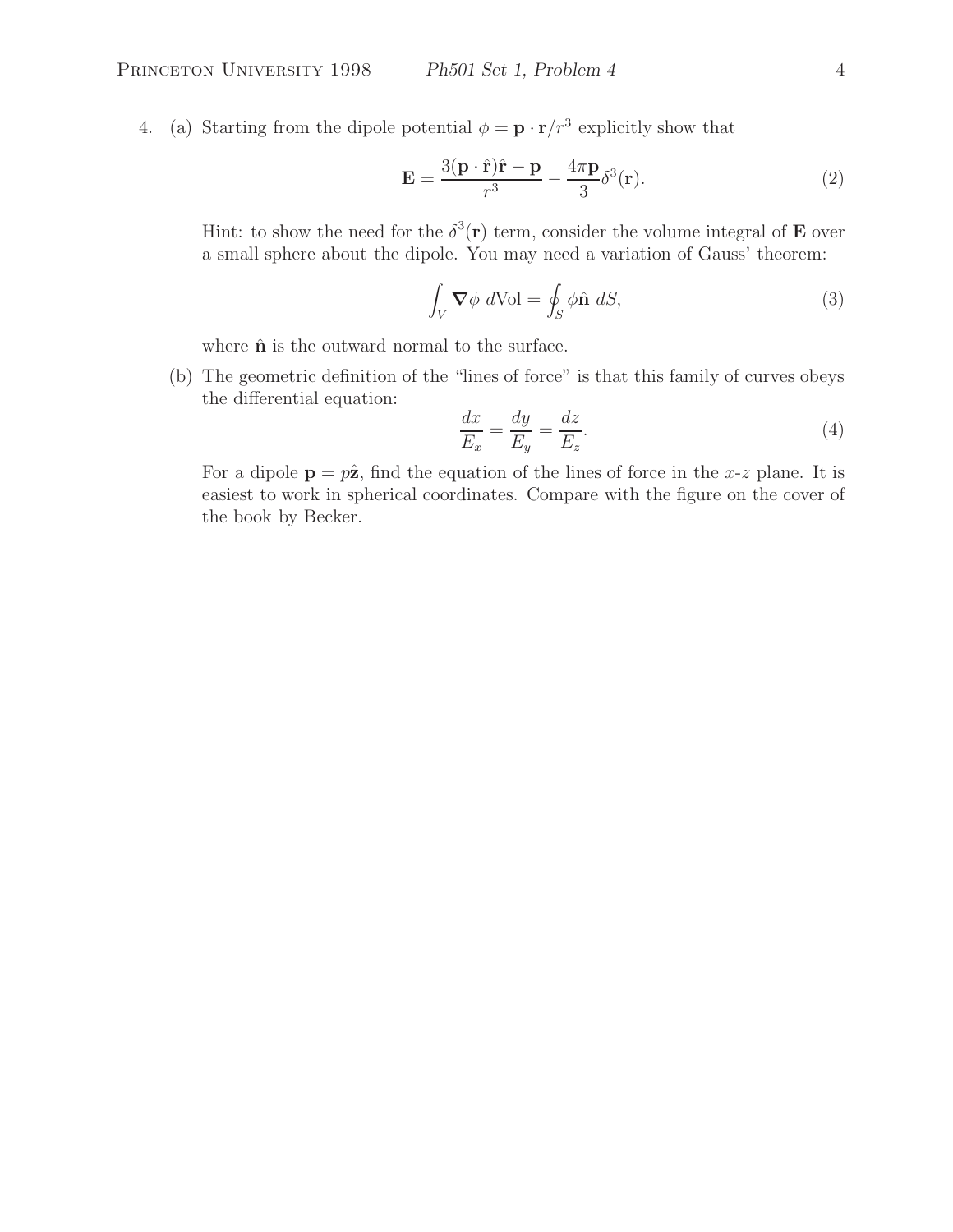5. Find the two lowest-order nonvanishing terms in the multipole expansion of the potential due to a uniformly charged ring of radius a carrying total charge Q. Take the origin at the center of the ring, and neglect the thickness of the ring.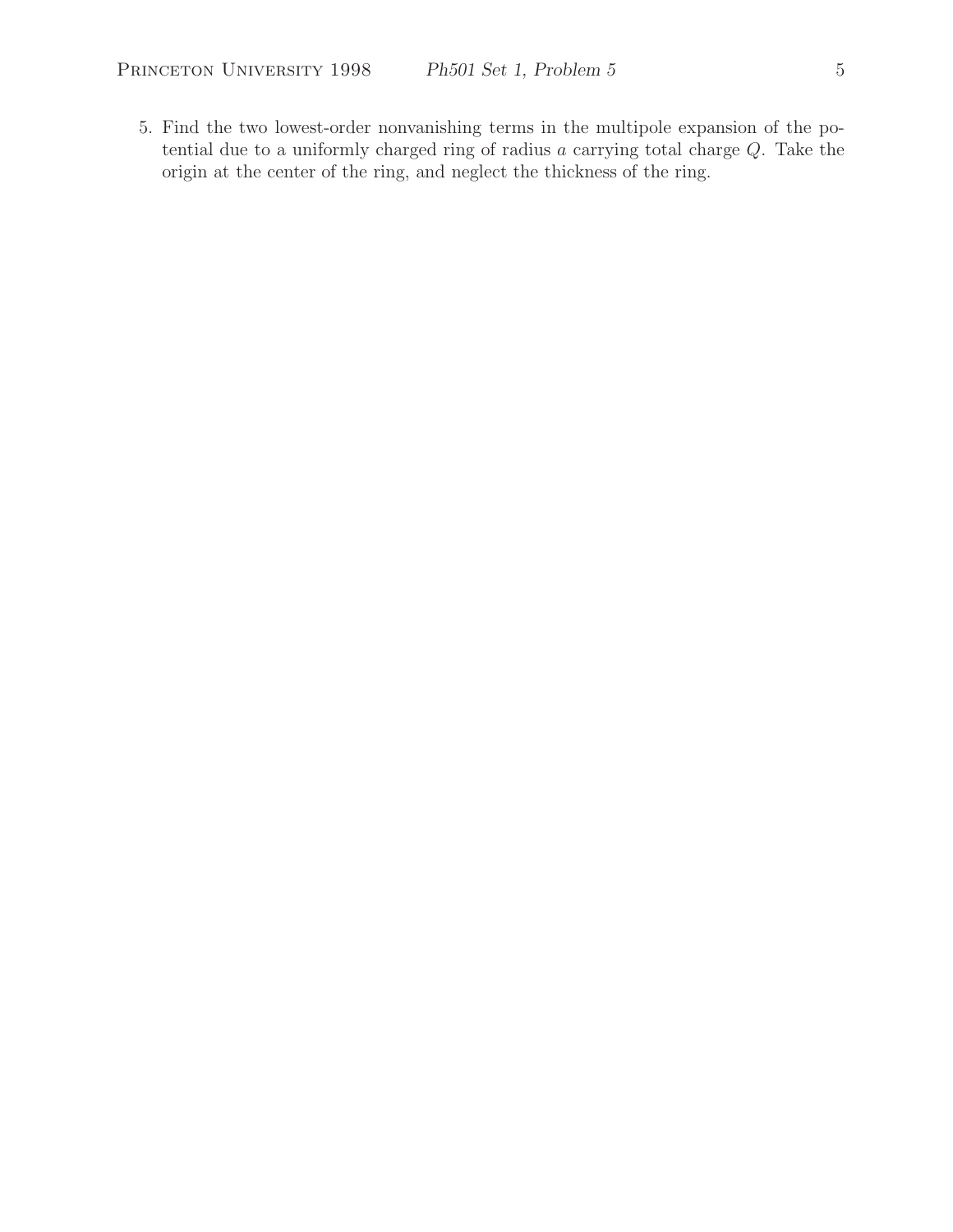- 6. (a) A long, very thin rod of dielectric constant  $\epsilon$  is oriented parallel to a uniform electric field  $\mathbf{E}_{ext}$ . What are **E** and **D** inside the rod?
	- (b) What are **E** and **D** inside a very thin disc of dielectric constant  $\epsilon$  if the disc is perpendicular to  $\mathbf{E}_{ext}$ ?
	- (c) Find **E** and **D** everywhere due to a sphere of fixed uniform polarization density **P**. Then calculate  $\int \mathbf{E} \cdot \mathbf{D} dV$  for the two volumes inside and outside the sphere's surface.

Hint: this problem is equivalent to two oppositely charged spheres slightly displaced.

(d) Show that for any finite electret, a material with fixed polarization **P**,

$$
\int_{\text{all space}} \mathbf{E} \cdot \mathbf{D} \ d\text{Vol} = 0.
$$
 (5)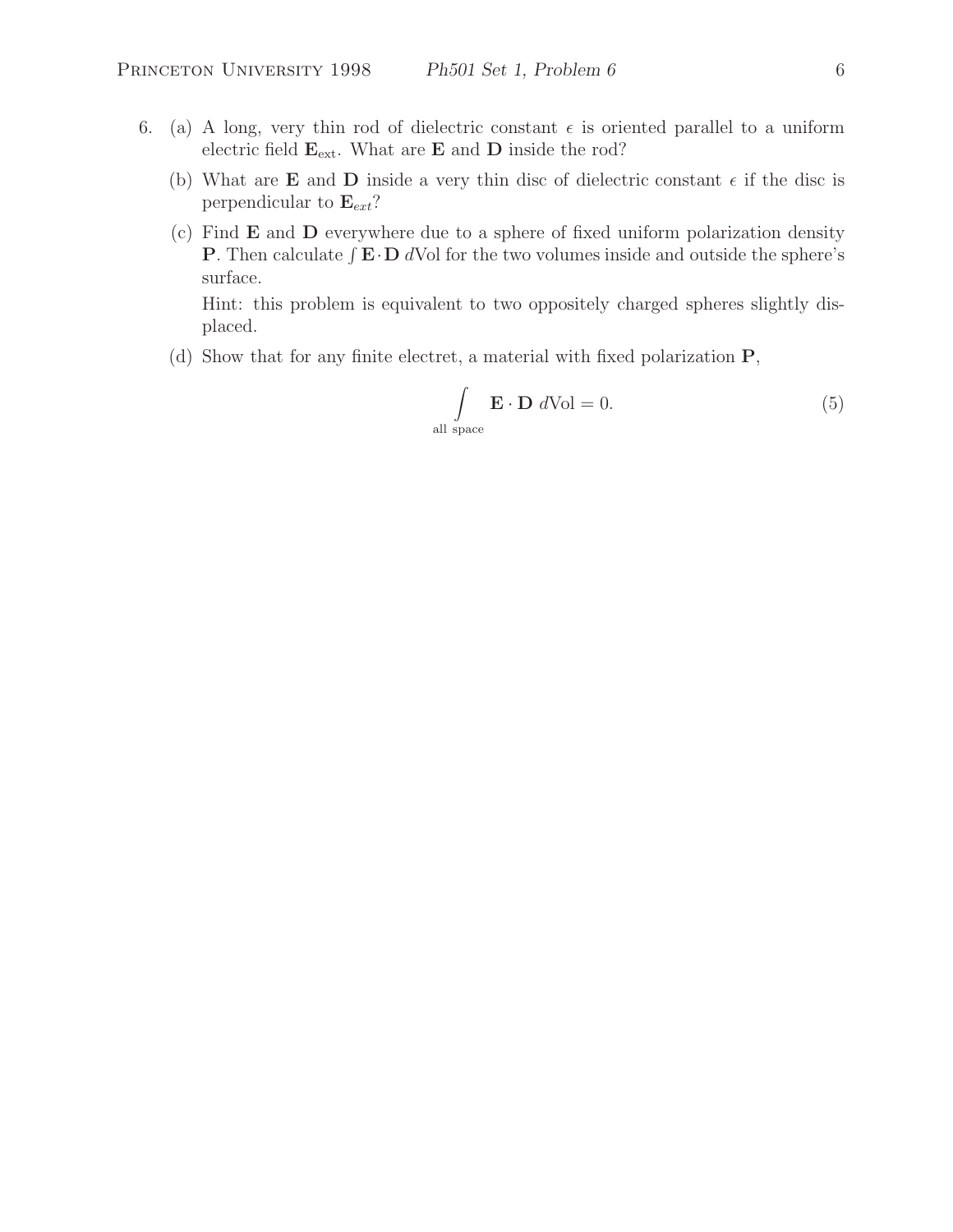7. A spherical capacitor consists of two concentric conducting shells of radii a and b. The gap is half filled with a (non-conducting) dielectric liquid of constant  $\epsilon$ . You may assume the fields are radial. The inner shell carries charge  $+Q$ , the outer shell  $-Q$ .

Calculate **E** and **D** in the gap, and the charge distribution in the inner shell. Also calculate the capacitance, defined as  $C = Q/V$ , where V is the potential difference between the inner and outer shells.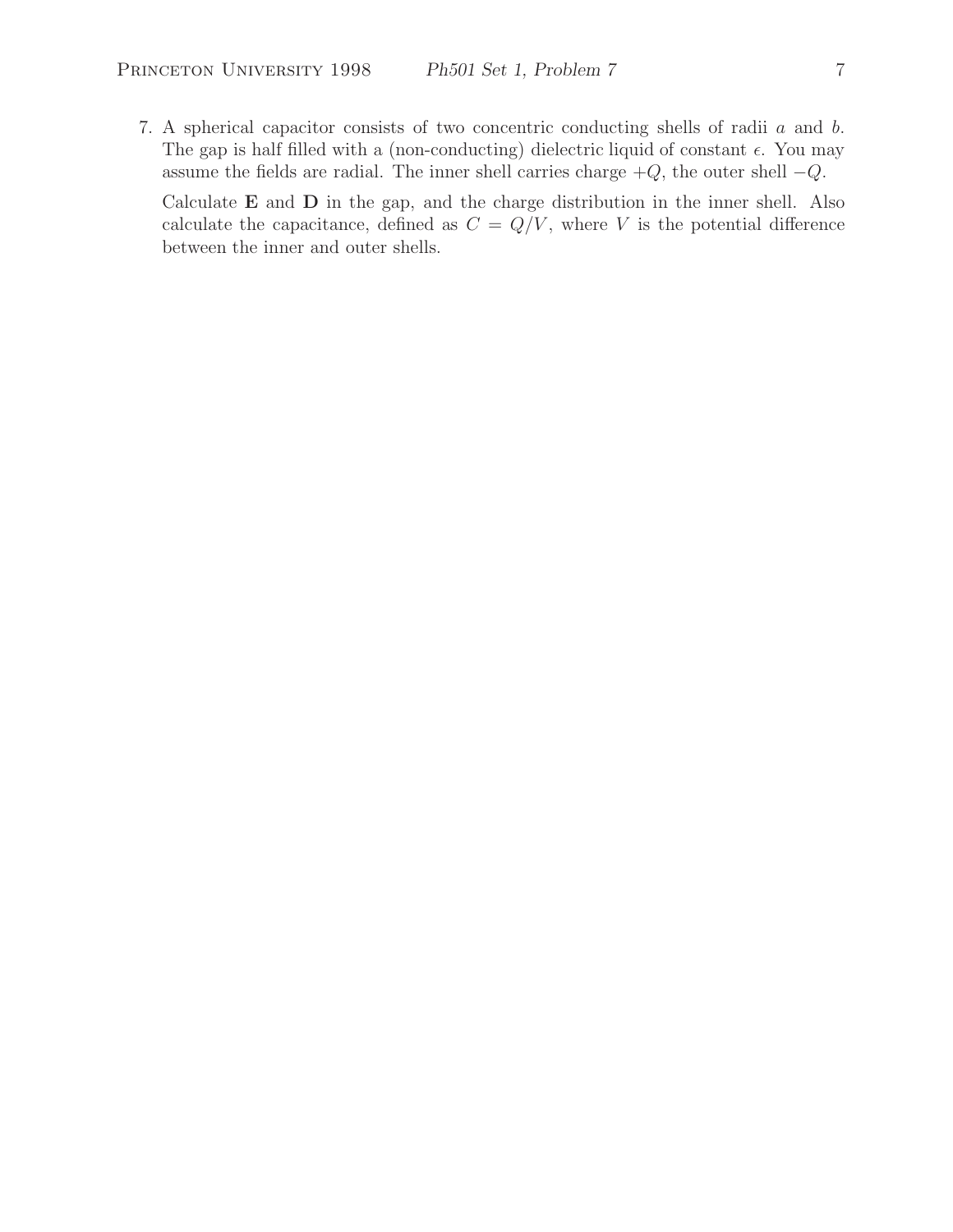8. (a) As a classical model for atomic polarization, consider an atom consisting of a fixed nucleus of charge  $+e$  with an electron of charge  $-e$  in a circular orbit of radius a about the nucleus. An electric field is applied at right angles to the plane of the orbit. Show that the polarizability  $\alpha$  is approximately  $a^3$ . (This happens to be the result of Becker's (26-6), but the model is quite different!) Assuming that radius a is the Bohr radius,  $\sim 5.3 \times 10^{-9}$  cm, use the model

to estimate the dielectric constant  $\epsilon$  of hydrogen gas at S.T.P. Empirically,  $\epsilon \sim$  $1+2.5 \times 10^{-4}$ .

(b) Another popular classical model of an atom is that the electron is bound to a neutral nucleus by a spring whose natural frequency of vibration is that of some characteristic spectral line. For hydrogen, a plausible choice is the Lyman line at 1225 Angstroms. In this model, show that  $\alpha = e^2/m\omega^2$ , and estimate  $\epsilon$ . Recall that  $e = 4.8 \times 10^{-10}$  esu, and  $m = 9.1 \times 10^{-28}$  g.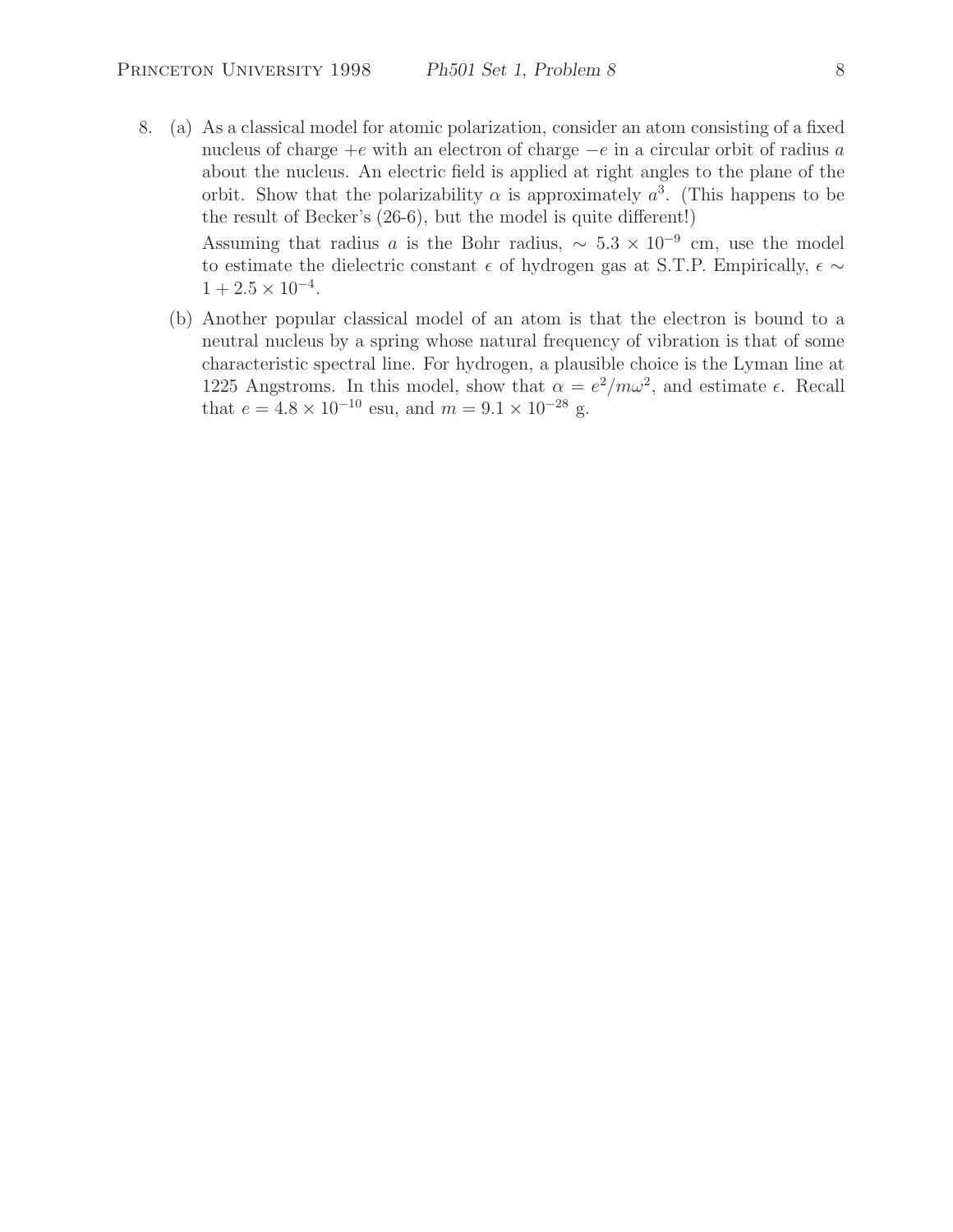## **Solutions**

1. a) We offer two solutions: the first begins by showing the result holds for small spheres, and then shows the result is independent of the size of the (charge-free) sphere; the second applies immediately for spheres of any size, but is more abstract.

We consider a charge-free sphere of radius  $R$  centered on the origin.

In a charge-free region, the potential  $\phi(\mathbf{r})$  satisfies Laplace's equation:

$$
\nabla^2 \phi = 0. \tag{6}
$$

First, we simply expand the potential in a Taylor series about the origin:

$$
\phi(\mathbf{r}) = \phi(0) + \sum_{i} \frac{\partial \phi(0)}{\partial x_i} x_i + \frac{1}{2} \sum_{i,j} \frac{\partial^2 \phi(0)}{\partial x_i \partial x_j} x_i x_j + \dots \tag{7}
$$

We integrate (7) over the surface of the sphere:

$$
\oint_{S} \phi(\mathbf{r}) dS = 4\pi R^{2} \phi(0) + \sum_{i} \frac{\partial \phi(0)}{\partial x_{i}} \oint_{S} x_{i} dS + \frac{1}{2} \sum_{i,j} \frac{\partial^{2} \phi(0)}{\partial x_{i} \partial x_{j}} \oint_{S} x_{i} x_{j} dS + \dots \tag{8}
$$

For a very small sphere, we can ignore all terms except the first, In this case, eq. (8) becomes

$$
\frac{1}{4\pi R^2} \oint_S \phi(\mathbf{r}) dS = \phi(0), \qquad [R \text{ "small"}], \tag{9}
$$

which was to be shown.

Does the result still hold at larger radii? One might expect that since "small" is not well defined,  $(9)$  holds for arbitrary R, so long as the sphere is charge free.

Progress can be made staying with the Taylor expansion. By spherical symmetry, the integral of the product of an odd number of  $x_i$  vanishes. Hence, only the terms with even derivatives of the potential survive. And of these, only some terms survive. In particular, for the 2nd derivative, only the integrals of  $x_1^2$ ,  $x_2^2$ , and  $x_3^2$  survive, and these 3 are all equal. Thus, the 2nd derivative term consists of

$$
\frac{1}{2} \left( \frac{\partial^2 \phi(0)}{\partial x_1^2} + \frac{\partial^2 \phi(0)}{\partial x_2^2} + \frac{\partial^2 \phi(0)}{\partial x_3^2} \right) \oint_S x_1^2 dS,
$$
\n(10)

which vanishes, since  $\nabla^2 \phi(0) = 0$ .

It is less evident that the terms with 4rth and higher even derivatives vanish, although this can be shown via a systematic multipole expansion in spherical coordinates, which emphasizes the spherical harmonics  $Y_l^m$ .

But by a different approach, we can show that the mean value of the potential over a charge-free sphere is independent of the radius of the sphere. That is, consider

$$
M(r) = \frac{1}{4\pi r^2} \oint_S \phi dS = \frac{1}{4\pi} \int d\cos\theta \int d\varphi \phi(r, \theta, \varphi), \tag{11}
$$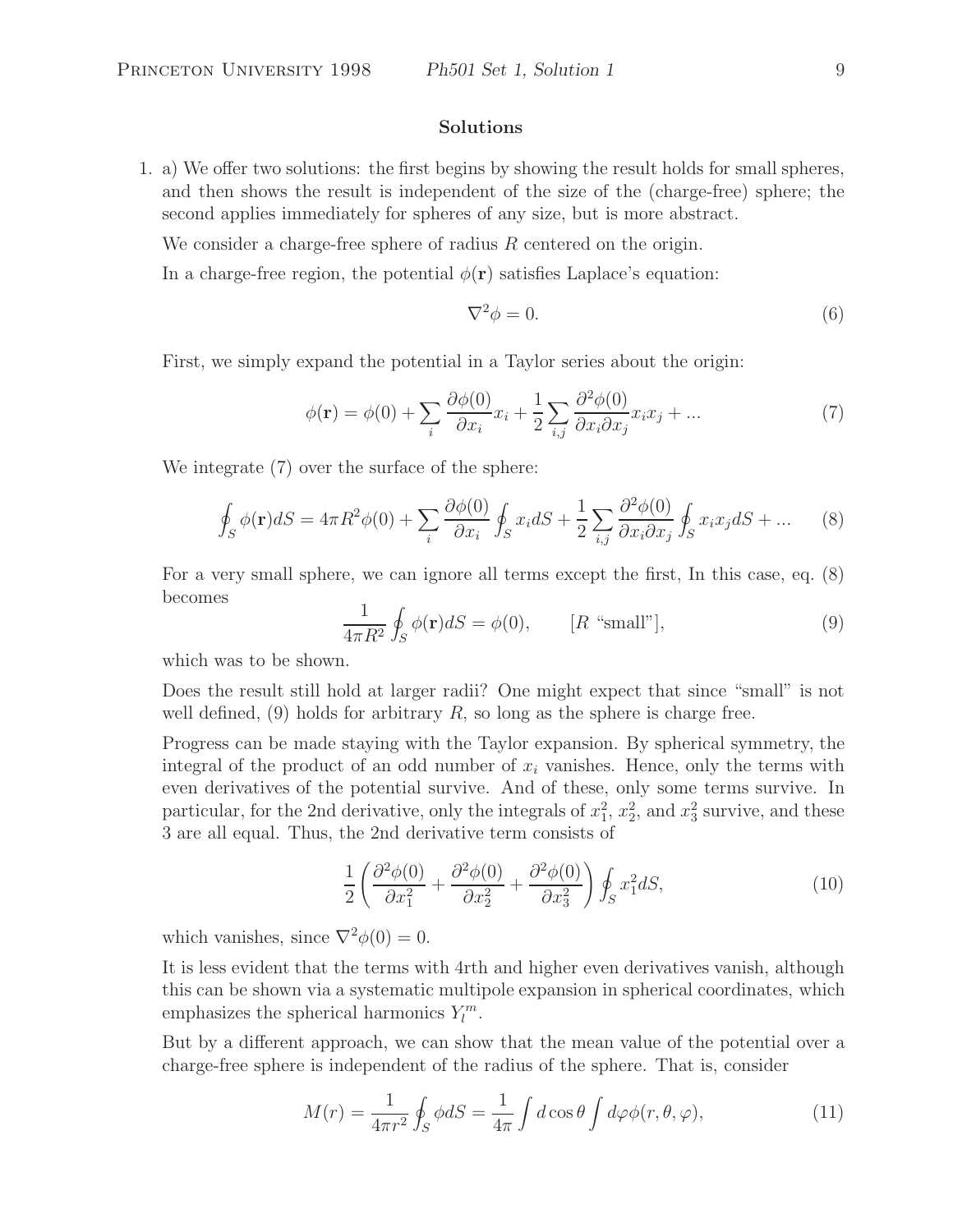in spherical coordinates  $(r, \theta, \varphi)$ . Then

$$
\frac{dM(r)}{dr} = \frac{1}{4\pi} \int d\cos\theta \int d\varphi \frac{\partial \phi}{\partial r} = \frac{1}{4\pi} \int d\cos\theta \int d\varphi \nabla \phi \cdot \hat{\mathbf{r}} \n= \frac{1}{4\pi r^2} \oint_S \nabla \phi \cdot d\mathbf{S} = \frac{1}{4\pi r^2} \int_V \nabla^2 \phi d\text{Vol} = 0,
$$
\n(12)

for a charge-free volume. Hence, the mean value of the potential over a charge-free sphere of finite radius is the same as that over a tiny sphere about the center of the larger sphere. But, as shown in the argument leading up to (9), this is just the value of the potential at the center of the sphere.

A second solution is based on one of Green's theorems (sec. 1.8 Of Jackson). Namely, for two reasonable functions  $\phi(\mathbf{r})$  and  $\psi(\mathbf{r})$ ,

$$
\int_{V} \left( \phi \nabla^2 \psi - \psi \nabla^2 \phi \right) dVol = \oint_{S} \left( \phi \frac{\partial \psi}{\partial n} - \psi \frac{\partial \phi}{\partial n} \right) dS, \tag{13}
$$

where  $n$  is coordinate normally outward from the closed surface  $S$  surrounding a volume  $V$ .

With  $\phi$  as the potential satisfying Laplace's equation (6), the second term on the l.h.s. of (13) vanishes. We seek an auxiliary function  $\psi$  such that  $\nabla^2 \psi = \delta^3(0)$ , so the l.h.s. is just  $\phi(0)$ . Further, it will be helpful if  $\psi$  vanishes on the surface of the sphere of radius  $R$ , so the second term on the r.h.s. vanishes also.

These conditions are arranged with the choice

$$
\psi = \frac{1}{4\pi} \left( \frac{1}{R} - \frac{1}{r} \right),\tag{14}
$$

recalling pp. 8-9 of the Notes. On the surface of the sphere, coordinate  $n$  is just the radial coordinate r, so

$$
\frac{\partial \psi}{\partial n} = \frac{1}{4\pi r^2}.\tag{15}
$$

Thus, we can evaluate the expression (13), and get:

$$
\psi(0) = \frac{1}{4\pi R^2} \oint_S \phi dS,\tag{16}
$$

which means that the value of the potential  $\phi$  at the center of a charge-free sphere of any size is the average of the potential on the surface of the sphere.

b) The potential energy of a charge q at point **r**, due to interaction with an electrostatic field derivable from a potential  $\phi(\mathbf{r})$ , is:

$$
U = q\phi(\mathbf{r}).\tag{17}
$$

For the point **r**<sub>0</sub> to be the equilibrium point for a particle, the potential  $\phi$  should have a minimum there. But we can infer from part (a) that: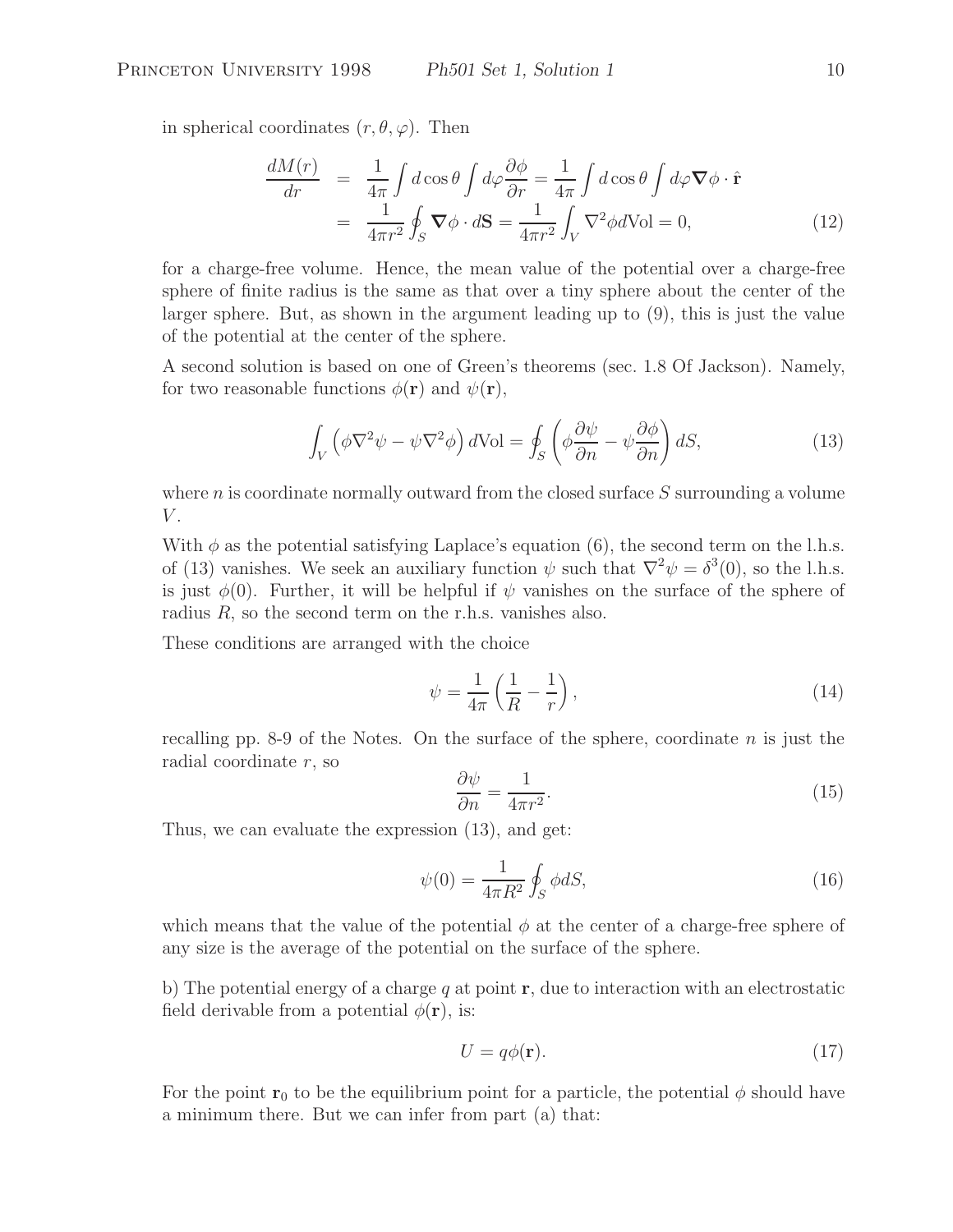## **Harmonic functions do not have minima**,

harmonic functions being a name for solutions of Laplace's equation (6).

Indeed, a minimum of U at point  $\mathbf{r}_0$  would imply that there is a small sphere centered on **r**<sub>0</sub> such that  $\phi(\mathbf{r}_0)$  is less than  $\phi$  at any point on that sphere. This would contradict what we have shown in part (a):  $\phi(\mathbf{r}_0)$  is the average of  $\phi$  over the sphere.

We continue with an example of Earnshaw's theorem. Consider 8 unit charges located at the corners of a cube of edge length 2, *i.e.*, the charges are at the locations  $(x_i, y_i, z_i)$  $=(1,1,1), (1,1,-1), (1,-1,1), (1,-1,-1), (-1,1,1), (-1,1,-1), (-1,-1,1), (-1,-1,1).$  It is suggestive, but not true, that the electric field near the origin points inwards and could trap a positive charge.

The symmetry of the problem is such that a series expansion of the electric potential near the origin will have terms with only even powers, and we must go to 4rth order to see that the potential does not have a maximum at the origin. To simplify the series expansion, we consider the electric field, for which we need expand only to third order.

The electric potential is given by

$$
\phi = \sum_{i=1}^{8} \frac{1}{\sqrt{(x_i - x)^2 + (y_i - y)^2 + (z_i - z)^2}}.
$$
\n(18)

The x component of the electric field is

$$
E_x = -\frac{\partial \phi}{\partial x} = -\sum_{i=1}^8 \frac{x_i - x}{[(x_i - x)^2 + (y_i - y)^2 + (z_i - z)^2]^{3/2}}
$$
  
\n
$$
= -\frac{1}{3^{3/2}} \sum_{i=1}^8 \frac{x_i - x}{[1 + (-2x_i x - 2y_i y - 2z_i z + x^2 + y^2 + z^2)/3]^{3/2}}
$$
  
\n
$$
\approx -\frac{1}{3^{3/2}} \sum_{i=1}^8 x_i \left[ 1 + y_i y + z_i z + \frac{-2x^2 + y^2 + z^2 + 5y_i y z_i z}{3} \right]
$$
  
\n
$$
- \frac{1}{3^{3/2}} \sum_{i=1}^8 x_i \left[ \frac{11y_i y^3 + 11z_i z^3}{54} - \frac{x^2 y_i y + x^2 z_i z}{6} + \frac{3y^2 z_i z + 3z^2 y_i y}{2} \right]
$$
  
\n
$$
- \frac{1}{3^{3/2}} \sum_{i=1}^8 \left[ \frac{2xy_i y + 2xz_i z}{3} - \frac{7x^3}{54} + \frac{7xy^2 + 7xz^2}{6} + \frac{20xy_i y z_i z}{9} \right]
$$
  
\n
$$
= \frac{28}{81\sqrt{3}} (x^3 - 9xy^2 - 9xz^2), \tag{19}
$$

noting that  $x_i^2 = y_i^2 = z_i^2 = 1$  and that  $\sum x_i = 0 = \sum x_i y_i$ , *etc.* Similarly,

$$
E_y \approx \frac{28}{81\sqrt{3}}(y^3 - 9yx^2 - 9yz^2) \quad \text{and} \quad E_z \approx \frac{28}{81\sqrt{3}}(z^3 - 9zx^2 - 9zy^2). \tag{20}
$$

The radial component of the electric field is therefore

$$
E_r = \frac{\mathbf{E} \cdot \mathbf{r}}{r} = \frac{xE_x + yE_y + zE_z}{r} \approx \frac{28}{81\sqrt{3}r} [x^4 + y^4 + z^4 - 18(x^2y^2 + y^2z^2 + z^2x^2)]. \tag{21}
$$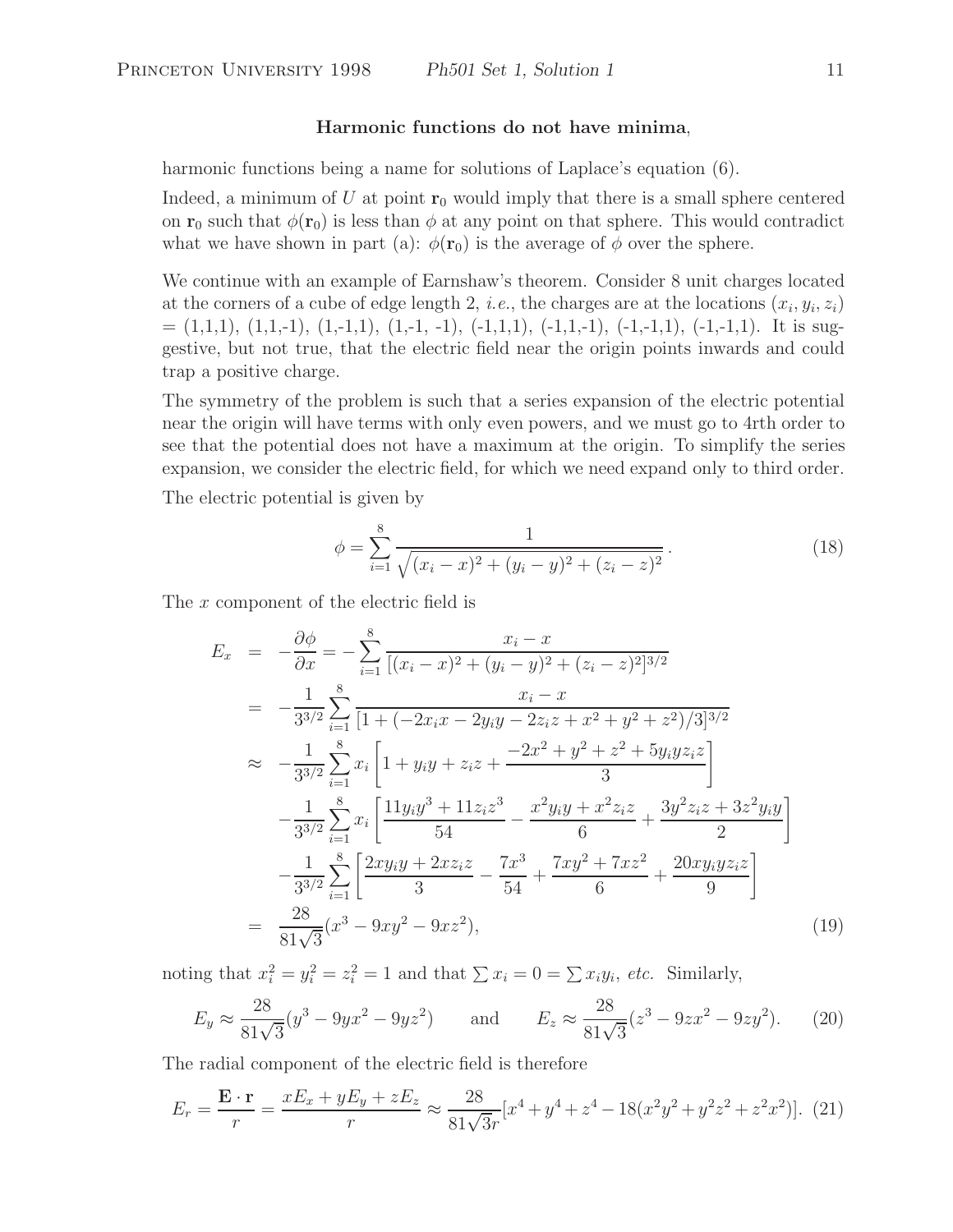Along the x axis,  $r = x$  and the radial field varies like

$$
E_r \approx \frac{28}{81\sqrt{3}} r^3 > 0,
$$
\n(22)

but along the diagonal  $x = y = z = r/\sqrt{3}$  it varies like

$$
E_r \approx -\frac{476}{243\sqrt{3}}r^3 < 0. \tag{23}
$$

It is perhaps not intuitive that the electric field is positive along the positive  $x$  axis, although Earnshaw assures us that the radial electric field must be positive in some direction. A clue is to consider the point  $(1,0,0)$  on the face of the cube whose corners hold the charges. At this point the electric fields due to the 4 charges with  $x = 1$  sum to zero, so the field here is due only to the 4 charges with  $x = -1$ , and now "obviously" the  $x$  component of the electric field is positive. The charges at the corners of the cube force a positive charge toward the origin along the diagonals, but cannot prevent that charge from escaping near the centers of the faces of the cube.

c) If  $E<sup>2</sup>$  has a local maximum at some point P in a charge-free region, then there is a nonzero r such that  $E^2 < E^2(P)$  for all points (other than P) within a sphere of radius r about P. Consequently,  $E < E(P)$  in that sphere.

Let  $\hat{\mathbf{z}}$  point along  $\mathbf{E}(P)$ . Then the mean-value theorem can be written

$$
\int E_z d\text{Vol} = \frac{4\pi r^3}{3} E(P),\tag{24}
$$

for the sphere about P. In general,  $E_z \leq E$ , and by assumption  $E \lt E(P)$  for all points other than  $P$  within the sphere, so

$$
\int E_z d\text{Vol} \le \int E d\text{Vol} < \int E(P) d\text{Vol} = \frac{4\pi r^3}{3} E(P),\tag{25}
$$

which contradicts eq. (24). Hence,  $E^2$  cannot be locally maximal at P. However,  $E^2$  can take on a local minimum....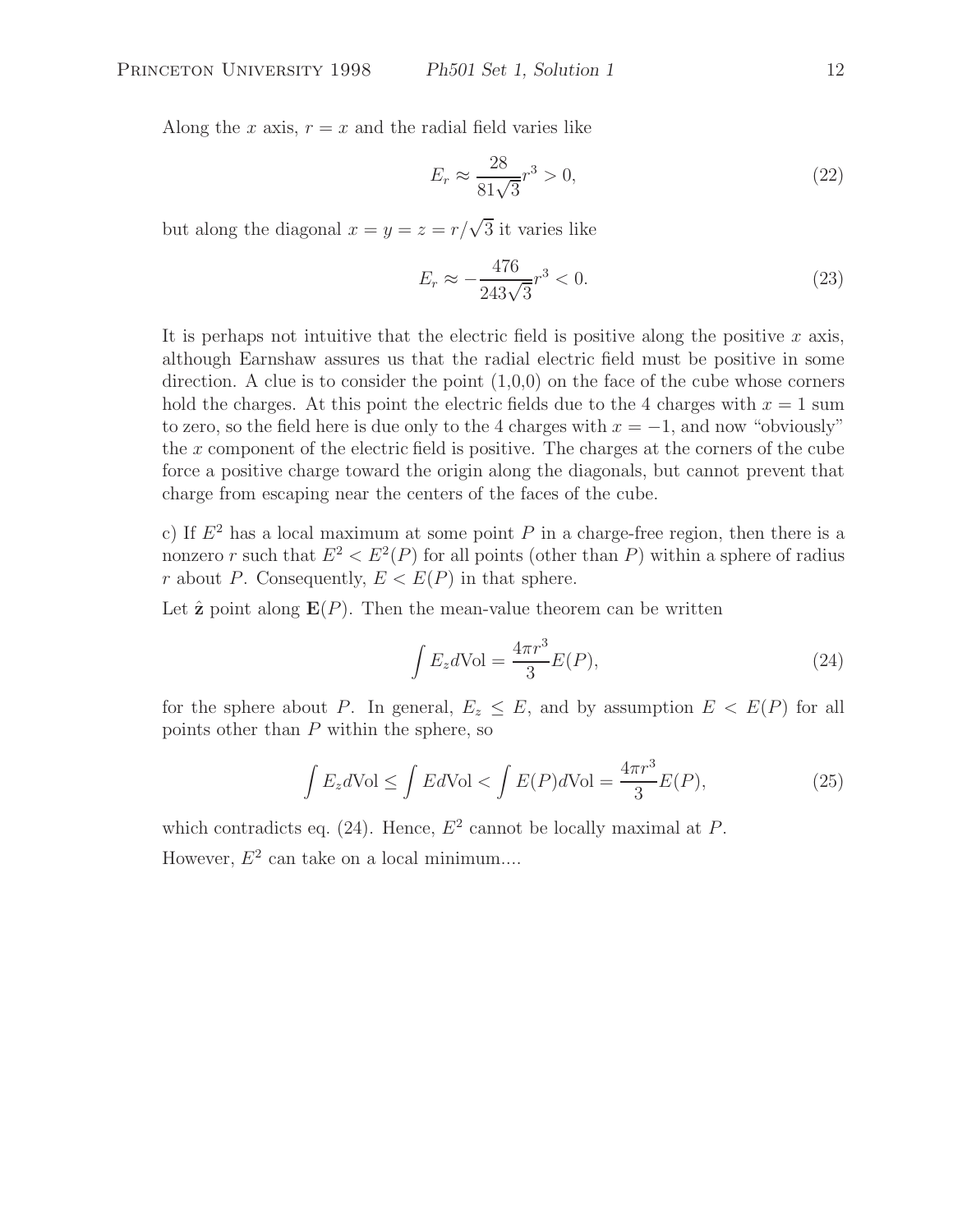2. a) The potential  $\phi(z)$  along the axis of a disk of radius R of charge density  $\sigma$  (per unit area) is given by the integral:

$$
\phi(z) = \int_{r=0}^{R} 2\pi r dr \frac{\sigma}{\sqrt{r^2 + z^2}} = 2\pi \sigma \left( \sqrt{R^2 + z^2} - |z| \right). \tag{26}
$$

Notice that  $\phi(z)$  behaves as  $\pi \sigma R^2/|z|$  for  $|z| \gg R$ , which is consistent with the observation that in this limit the disk may be considered as a point charge  $q = \pi \sigma R^2$ . Notice also, that at  $z = 0$  the potential is continuous, but it's first derivative  $(-E)$ jumps from  $-2\pi\sigma$  at  $z = 0_+$  to  $2\pi\sigma$  at  $z = 0_-$ . This reflects the fact that at small |z|  $(|z| \ll R)$  the potential may be calculated, in first approximation, as the potential for the infinite plane with charge density  $\sigma$ .

b) A disk of dipole-moment density  $p = p\hat{z}$  can be thought of as composed of a layer of charge density  $+\sigma$  separated in z from a layer of charge density  $-\sigma$  by a distance  $d = p/\sigma$ . Say, the + layer is at  $z = d/2$ , and the – layer is as  $z = -d/2$ . Then, the potential  $\phi_b$  at distance z along the axis could be written in terms of  $\phi_a(z)$  found in (26) as

$$
\phi_b(z) = \phi_a(z - d/2) - \phi_a(z + d/2) \rightarrow -d\frac{\partial \phi_a(z)}{\partial z} = 2\pi p \left(\text{sign}(z) - \frac{z}{\sqrt{R^2 + z^2}}\right). (27)
$$

In this, we have taken the limit as  $d \to 0$  while  $\sigma \to \infty$ , but  $p = \sigma d$  is held constant. At large z we get the potential of a dipole  $P = \pi pR^2$  on its axis. But near the plate  $(|z| \ll R)$ , the potential has a discontinuity:

$$
\phi_b(0_+) - \phi_b(0_-) = 4\pi p. \tag{28}
$$

We may explain this in our model of the dipole layer as a system of two close plates with charge density  $\sigma$  and distance d between them, where  $p = \sigma d$ . The field between the plates is  $E_z = -4\pi\sigma$ , and the potential difference potential between two plates is

$$
\Delta \phi = -E_z d = 4\pi p,\tag{29}
$$

as found in (28).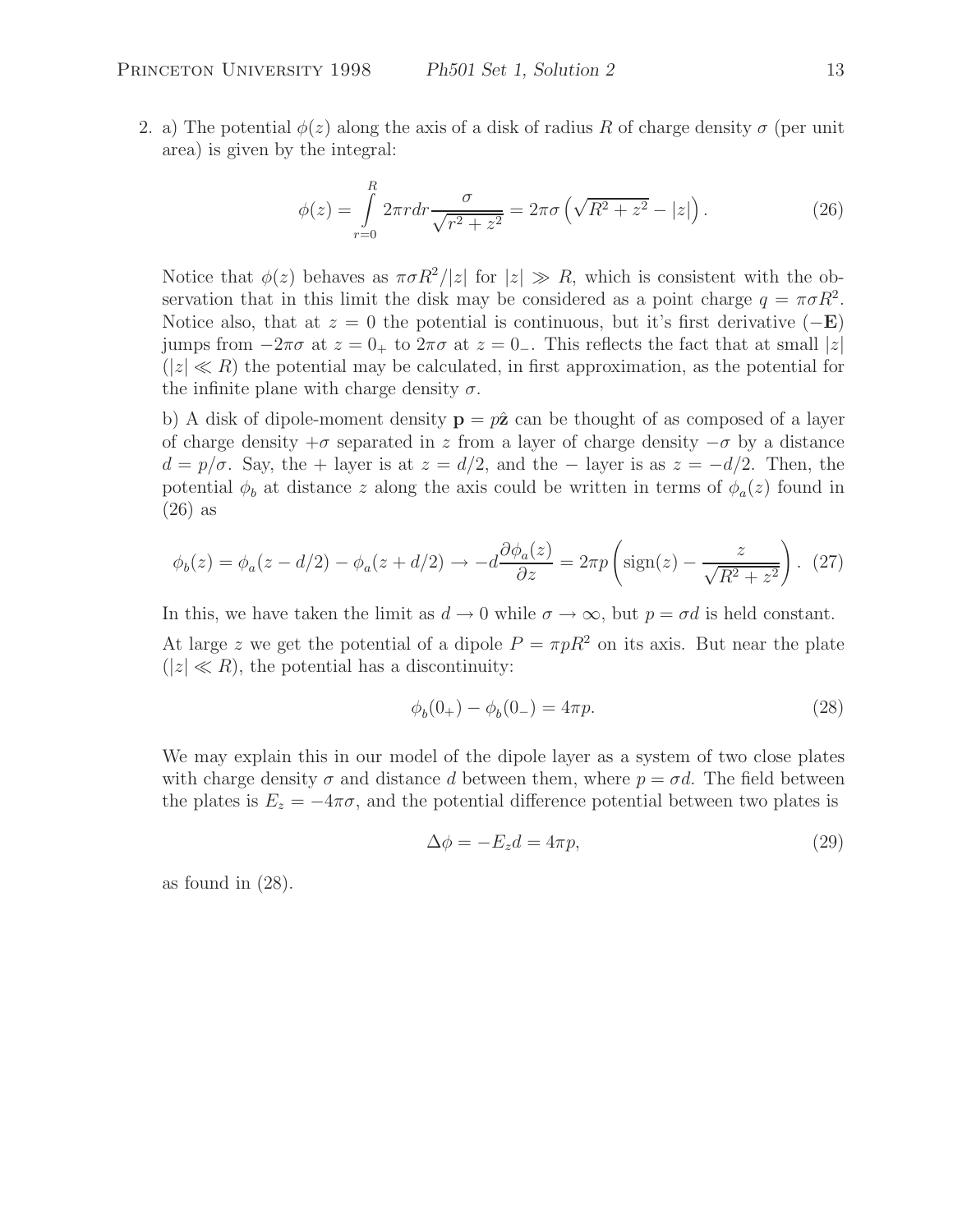3. a) For a charge q at the origin, the proposed electric field is

$$
\mathbf{E} = q \frac{\hat{\mathbf{r}}}{r^{2+\delta}} = q \frac{\mathbf{r}}{r^{3+\delta}}.
$$
\n(30)

This still has spherical symmetry, so we can easily evaluate the divergence and curl in spherical coordinates:

$$
\nabla \cdot \mathbf{E} = q \frac{\nabla \cdot \mathbf{r}}{r^{3+\delta}} + q \mathbf{r} \cdot \nabla \frac{1}{r^{3+\delta}} = \frac{3q}{r^{3+\delta}} - q \frac{3+\delta}{r^{3+\delta}} = -\frac{q\delta}{r^{3+\delta}}; \tag{31}
$$

$$
\nabla \times \mathbf{E} = q \frac{\nabla \times \mathbf{r}}{r^{3+\delta}} + \nabla \frac{1}{r^{3+\delta}} \times q\mathbf{r} = 0 - (3+\delta) \frac{\mathbf{r}}{r^{5+\delta}} \times q\mathbf{r} = 0.
$$
 (32)

Since  $\nabla \times \mathbf{E} = 0$ , the field can be derived from a potential. Indeed,

$$
\mathbf{E} = -\nabla \phi, \qquad \text{where} \qquad \phi = -\int_{\infty}^{r} E_r dr = -q \int_{\infty}^{r} \frac{dr}{r^{2+\delta}} = \frac{1}{\delta + 1} \frac{q}{r^{\delta + 1}}. \tag{33}
$$

b) Let us first compute the potential due to a the spherical shell of radius  $a$  that carries charge  $Q$ , as observed at a distance r from the center of the sphere. We use (33) and integrate in spherical coordinates  $(r, \theta, \phi)$  to find

$$
\phi(r) = \frac{Q}{4\pi a^2} \frac{1}{1+\delta} \int_{-1}^1 \frac{2\pi a r^2 \, d\cos\theta}{(a^2 + r^2 - 2ar\cos\theta)^{\frac{1+\delta}{2}}} = \frac{Q}{2ar} \frac{(a+r)^{1-\delta} - |a-r|^{1-\delta}}{1-\delta^2}.
$$
 (34)

Now consider the addition of a sphere of radius  $b < a$  that carries charge  $Q_b$ . The total potential at  $r = a$  is

$$
\phi_a = \frac{Q_a}{2a^2} \frac{(2a)^{1-\delta}}{1-\delta^2} + \frac{Q_b}{2ab} \frac{(a+b)^{1-\delta} - (a-b)^{1-\delta}}{1-\delta^2},\tag{35}
$$

while that at  $r = b$  is

$$
\phi_b = \frac{Q_a}{2ab} \frac{(a+b)^{1-\delta} - (a-b)^{1-\delta}}{1-\delta^2} + \frac{Q_b}{2b^2} \frac{(2b)^{1-\delta}}{1-\delta^2}.
$$
\n(36)

We require  $Q_b$  such that  $\phi_a = \phi_b$ , (as guaranteed by the wire connecting the two spheres). However, we neglect terms of  $\mathcal{O}(\delta^2)$ , assuming  $\delta$  to be small. Then, (35-36) lead to the relation

$$
Q_b = -Q_a \frac{(b/a)(2a)^{1-\delta} - (a+b)^{1-\delta} + (a-b)^{1-\delta}}{-(a/b)(2b)^{1-\delta} + (a+b)^{1-\delta} - (a-b)^{1-\delta}}
$$
(37)

What about the factors of form  $x^{\delta}$ , which are approximately 1 for small  $\delta$ ? Let  $x^{\delta} \approx$  $1 + \epsilon$ . Taking logarithms,  $\delta \ln x \approx \ln(1 + \epsilon) \approx \epsilon$ . Thus,

$$
x^{\delta} \approx 1 + \delta \ln x,
$$
 so  $x^{1-\delta} \approx \frac{x}{1 + \delta \ln x} \approx x(1 - \delta \ln x).$  (38)

Using  $(38)$  in  $(37)$ , we find

$$
Q_b = -\frac{Q_a \delta}{2(a-b)} \left[ 2b \ln 2a - (a+b) \ln(a+b) - (a-b) \ln(a-b) \right].
$$
 (39)

Measurement of the ratio  $Q_b/Q_a$  provides a stringent test of the accuracy of the  $1/r^2$ law for electrostatics.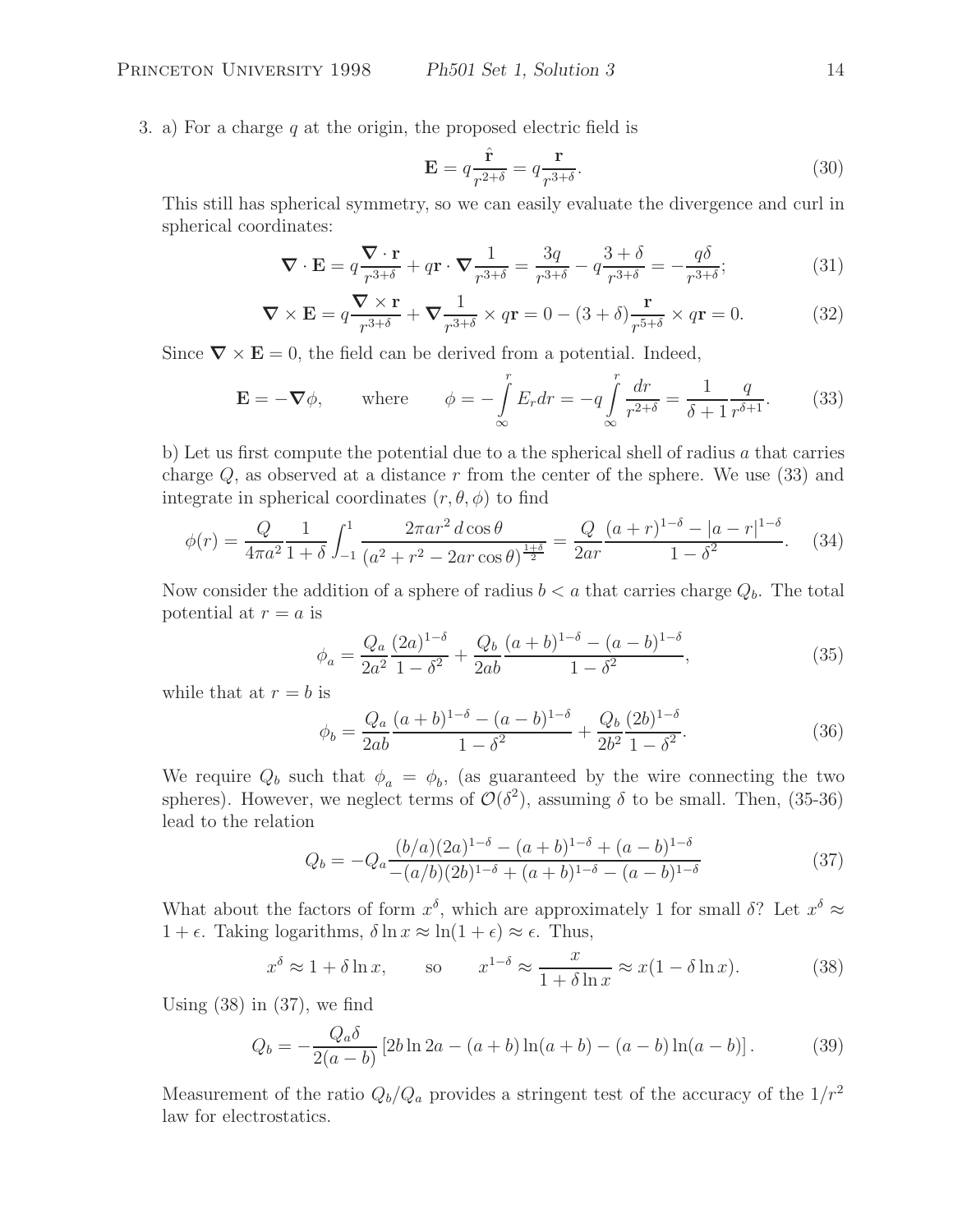4. a) The first terms in **E** can be obtained by explicit differentiation, perhaps best done using vector components. For  $r > 0$ ,

$$
E_i = -\frac{\partial}{\partial x_i} \frac{p_j x_j}{r^3} = \frac{3(p_j x_j) x_i}{r^5} - \frac{p_i}{r^3}.
$$
\n(40)

To justify the  $\delta$ -term, consider the integral over a small sphere surrounding the (point) dipole:

$$
\int_{V} \mathbf{E}dVol = -\int_{V} \mathbf{\nabla} \phi dVol = \oint_{S} \phi \hat{\mathbf{n}} dS = \oint_{S} \frac{\mathbf{p} \cdot \mathbf{r}}{r^{3}} \hat{\mathbf{r}} dS, \tag{41}
$$

according to the form of Gauss' law (3) given in the hint. Evaluating the last integral in a spherical coordinate system with z axis along **p**, we find that only the  $\hat{p}$  component is nonzero: 1

$$
\int \mathbf{E}d\mathrm{Vol} = \mathbf{p} \int_{-1}^{1} 2\pi d\cos\theta \, \cos^2\theta = \frac{4\pi\mathbf{p}}{3}.
$$
 (42)

No matter how small the sphere, the integral (42) remains the same.

On the other hand, if we insert the field **E** from (40) in the volume integral, only the z component (along **p**) does not immediately vanish, but then

$$
\int_{V} E_{z} d\text{Vol} = \int_{0}^{r} 2\pi r dr \int_{-1}^{1} d\cos\theta \, \frac{p(3\cos^{2}\theta - 1)}{r^{3}} = 0,\tag{43}
$$

if we adopt the convention that the angular integral is performed first.

To reconcile the results (42) and (43), we write that the dipole field has a spike near the origin symbolized by  $-(4\pi \mathbf{p}/3)\delta^3(\mathbf{r})$ .

Another qualitative reason for the  $\delta$ -term is as follows. Notice, that without this term we would conclude that the electric field on the axis of the dipole  $(z\text{-axis})$  would always along  $+z$ . This would imply that if we moved some distribution of charge from large negative z to large positive z, then that charge would gain energy from the dipole field. But this cannot be true: after all, the dipole may be thought as a system of two charges, separated by a small distance, and for such a configuration the potential at large distances is certainly extremely small.

We can also say that the <sup>δ</sup>-term, which points in the <sup>−</sup>**<sup>p</sup>** direction, represents the large field in the small region between two charges that make up the dipole.

b) In spherical coordinates with  $\hat{z}$  along  $p$ , the dipole potential in the  $x-z$  plane is

$$
\phi(r,\theta) = \frac{p\cos\theta}{r^2} \tag{44}
$$

Then,

$$
E_r = -\frac{\partial \phi}{\partial r} = \frac{2p \cos \theta}{r^3}, \quad \text{and} \quad E_\theta = -\frac{\partial \phi}{r \partial \theta} = \frac{p \sin \theta}{r^3}.
$$
 (45)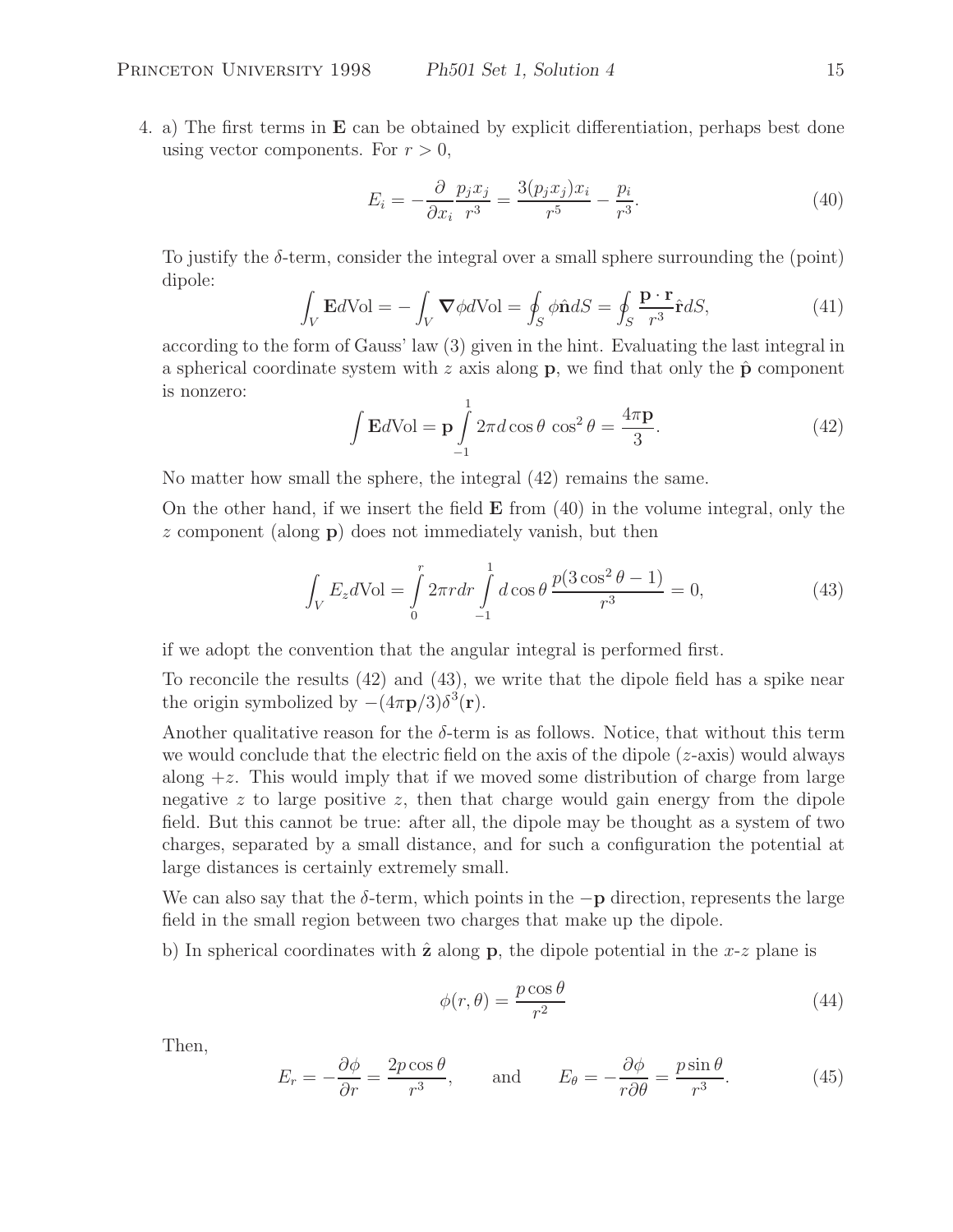Thus, the differential equation of the field lines

$$
\frac{dr}{E_r} = \frac{rd\theta}{E_\theta}, \qquad \text{implies} \qquad \frac{dr}{r} = 2\frac{d\sin\theta}{\sin\theta}, \tag{46}
$$

which integrates to

$$
r = C\sin^2\theta = C\frac{x^2}{r^2},\tag{47}
$$

*etc.*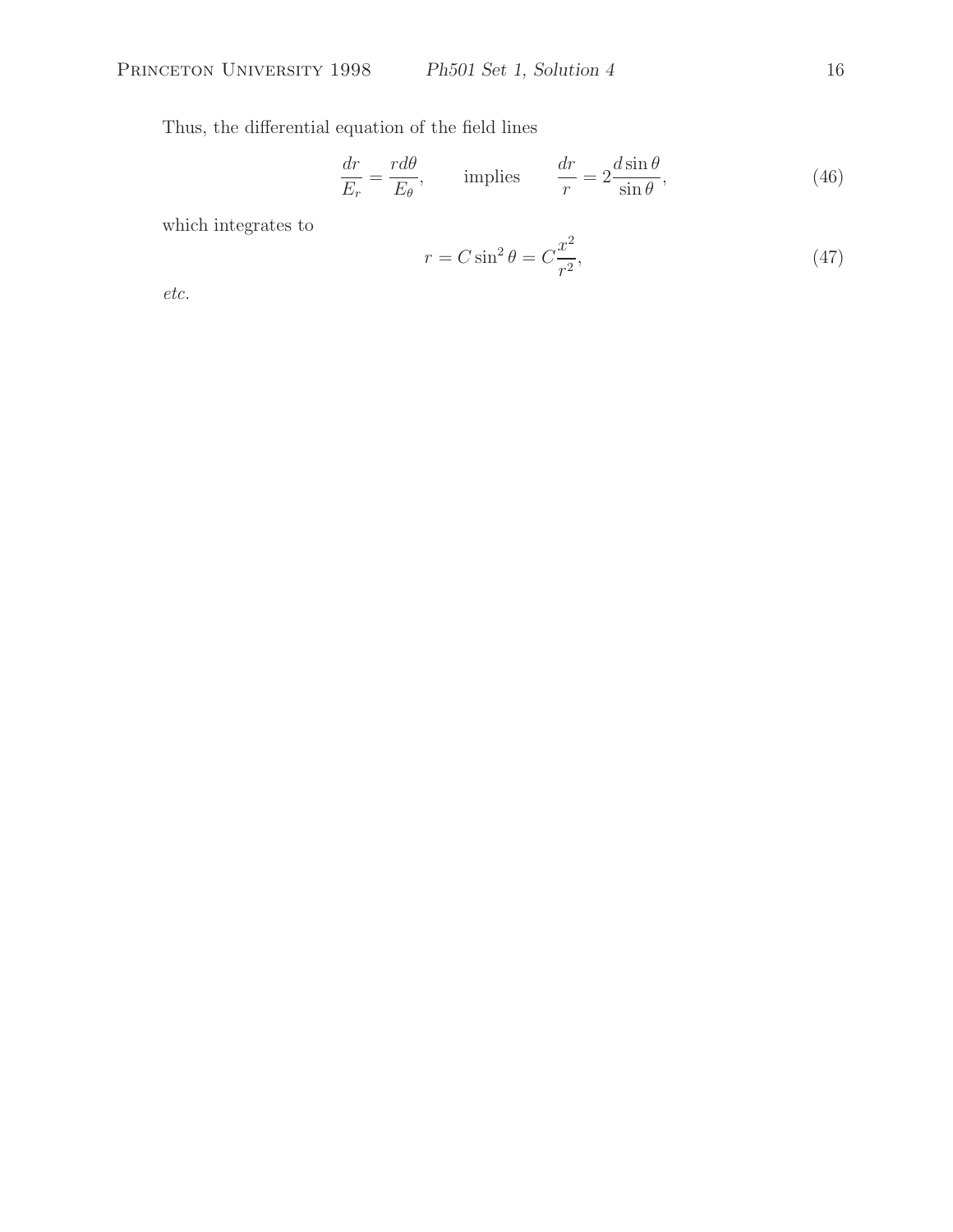5. The multipole expansion of the potential  $\phi$  about the origin due to a localized charge distribution  $\rho(\mathbf{r})$  is

$$
\phi(\mathbf{r}) = \frac{Q}{r} + \frac{\mathbf{P} \cdot \hat{\mathbf{r}}}{r^2} + \frac{1}{2} \frac{Q_{ij} \hat{r}_i \hat{r}_j}{r^3} + \dots
$$
\n(48)

where

$$
Q = \int \rho(\mathbf{r}) d\text{Vol}, \qquad P_i = \int \rho r_i d\text{Vol}, \qquad Q_{ij} = \int \rho(3r_i r_j - \delta_{ij} r^2) d\text{Vol}, \qquad \dots \tag{49}
$$

For the ring, Q is just the total charge, while the dipole moment **P** is zero because of the symmetry.

Let us find the quadrupole moment,  $Q_{ij}$ . Take the z axis to be along that of the ring. Then, the quadrupole tensor is diagonal, and due to the rotational invariance,

$$
Q_{xx} = Q_{yy} = -\frac{1}{2}Q_{zz}.
$$
\n(50)

We compute  $Q_{xx}$  in spherical coordinates  $(r, \theta, \varphi)$ :

$$
Q_{xx} = \int \rho (3x^2 - r^2) d\text{Vol} = \int_0^{2\pi} \frac{Q}{2\pi a} a^2 (3\cos^2 \varphi - 1) a d\varphi = \frac{Qa^2}{2}.
$$
 (51)

Thus, the third term in the expansion (48) is:

$$
\frac{1}{2r^3} \left( Q_{xx} \sin^2 \theta \cos^2 \varphi + Q_{yy} \sin^2 \theta \sin^2 \varphi + Q_{zz} \cos^2 \theta \right) = -\frac{Qa^2}{4r^3} (3 \cos^2 \theta - 1). \tag{52}
$$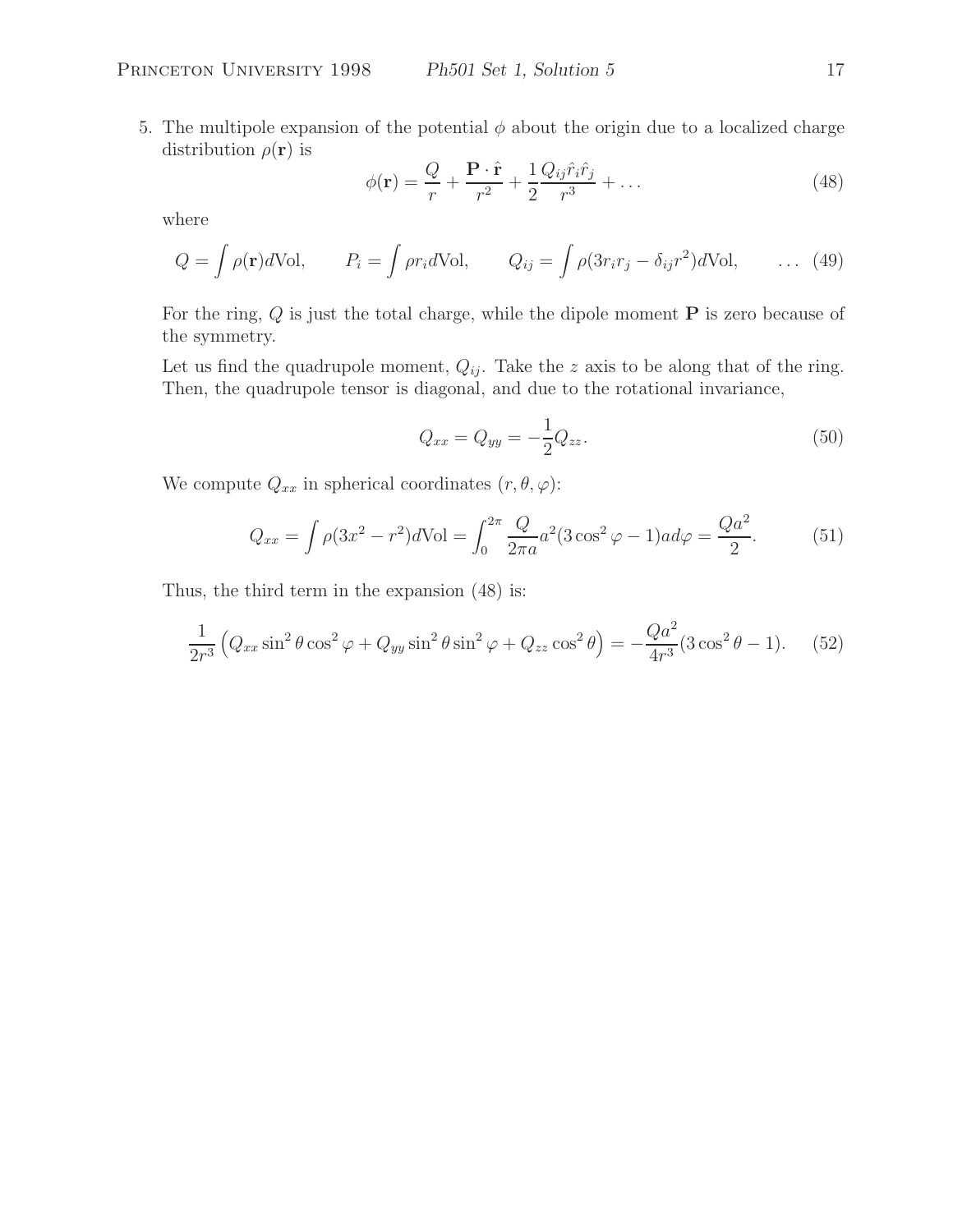6. a) Remember that **E** is defined as a mean electric field, due to both the external field and the microscopic charges.

In the presence of external field  $\mathbf{E}_{ext}$ , polarization **P** is induced in the rod. Since  $\nabla \times \mathbf{E} = 0$ , the tangential electric field is continuous across the surface of the rod. This suggests that inside the rod, which is parallel to  $\mathbf{E}_{ext}$ , we have  $\mathbf{E} = \mathbf{E}_{ext}$ .

To check for consistency, note that in this case, **P** is constant apart from the ends. There is no net polarization charge in the bulk of the rod, and no change in the electric field from  $\mathbf{E}_{ext}$ . But at the ends there are charges  $\pm Q$ , where  $Q = PA$ , and A is the cross-sectional area of the rod. Since  $A$  is very small for the thin rod, and the ends of a long rod are far away from most of the rod, these charges do not contribute significantly to the electric field. Hence our hypothesis is satisfactory.

The electric displacement can then be deduced as  $\mathbf{D} = \epsilon \mathbf{E} = \epsilon \mathbf{E}_{ext}$  inside the rod.

b) For a dielectric disk perpendicular to **E**ext, the normal component of the fields is naturally emphasized. Recall that *<sup>∇</sup>* · **<sup>D</sup>** implies that the normal component of the displacement **D** is continuous across the dielectric boundary.

Outside the disk, where  $\epsilon = 1$ ,  $\mathbf{D} = \mathbf{E} = \mathbf{E}_{ext}$  is normal to the surface. (That  $\mathbf{E} = \mathbf{E}_{ext}$ may be justified by noting that the induced charges on two surfaces of the thin disk have opposite signs and do not contribute to the field outside of the disk.) Thus, inside the disk,  $\mathbf{D} = \mathbf{E}_{ext}$ . Lastly, inside the disk  $\mathbf{E} = \mathbf{D}/\epsilon = \mathbf{E}_{ext}/\epsilon$ .

c) The problem of a dielectric sphere of uniform polarization density **P** is equivalent to two homogeneous spheres with charge densities  $\rho$  and  $-\rho$ , displaced by distance **d**, such that in the limit  $d \to 0$ ,  $\rho \to \infty$  but  $\rho \mathbf{d} = \mathbf{P}$ .

Recall that for a sphere of uniform charge density  $\rho$ , the interior electric field is

$$
\mathbf{E} = \frac{4\pi}{3}\rho \mathbf{r}.\tag{53}
$$

Thus, **inside** the polarized sphere we have

$$
\mathbf{E} = \lim \left\{ \frac{4\pi}{3}\rho(\mathbf{r} - \mathbf{d}) - \frac{4\pi}{3}\rho \mathbf{r} \right\} = -\frac{4\pi}{3}\lim \rho \mathbf{d} = -\frac{4\pi \mathbf{P}}{3}.
$$
 (54)

The displacement is

$$
\mathbf{D} = \mathbf{E} + 4\pi \mathbf{P} = \frac{8\pi \mathbf{P}}{3}.
$$
 (55)

Then,

$$
\int_{\text{inside}} \mathbf{E} \cdot \mathbf{D}d\text{Vol} = -\frac{4\pi P}{3} \frac{8\pi P}{3} \frac{4\pi r^3}{3} = -\frac{128\pi^2 r^3 P^2}{27}.
$$
\n(56)

**Outside** the sphere, the electric field is effectively due to two point charges  $q = 4\pi \rho r^3/3$ separated by small distance **d**, where  $\rho \mathbf{d} = \mathbf{P}$ . The external field is simply that of a point dipole at the origin of strength

$$
\mathbf{p} = \frac{4\pi r^3 \mathbf{P}}{3}.\tag{57}
$$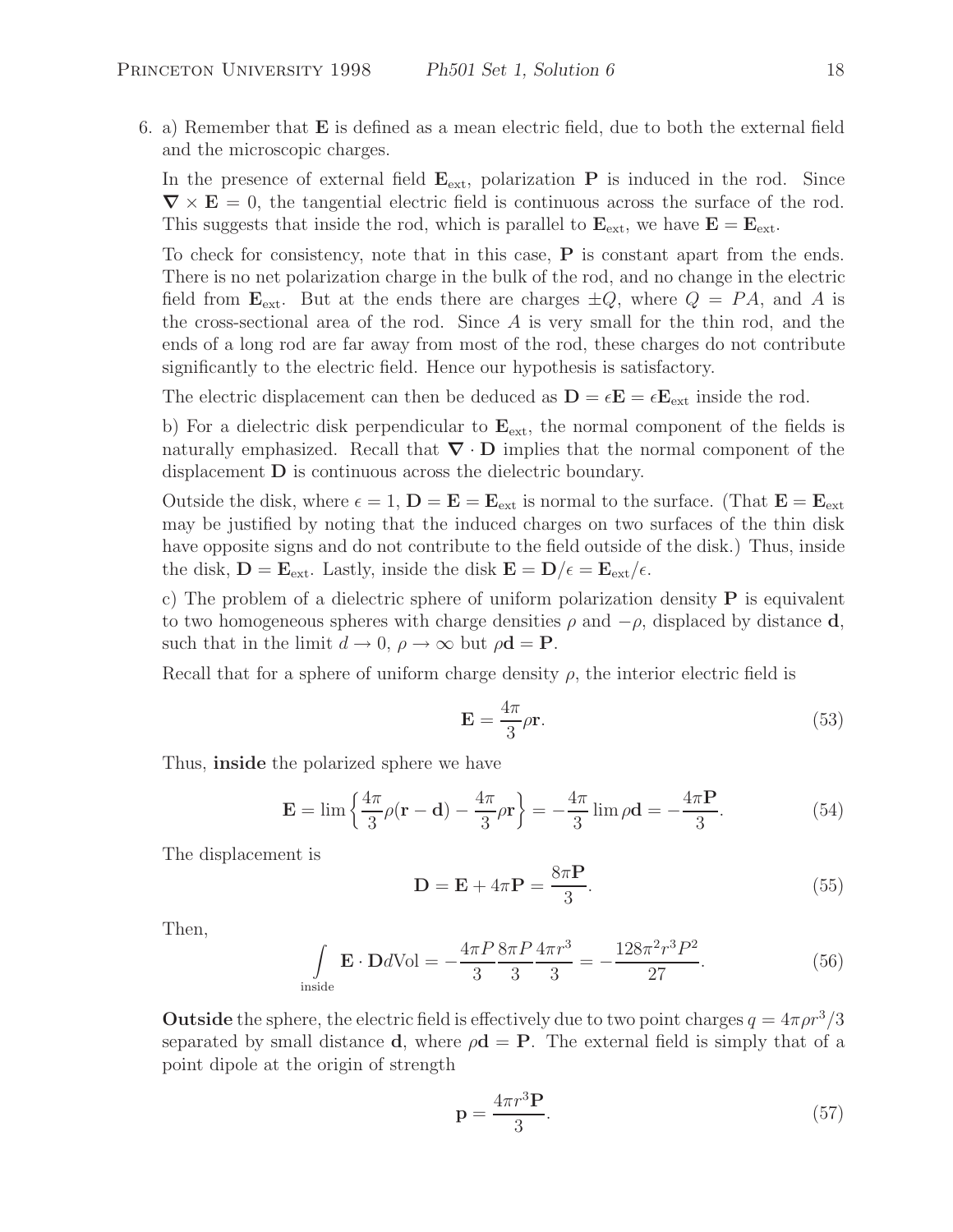Then,

$$
\mathbf{E} = \frac{3\hat{\mathbf{r}}(\mathbf{p} \cdot \hat{\mathbf{r}}) - \mathbf{p}}{r^3},\tag{58}
$$

and  $D = E$ . Thus,

$$
\int_{\text{outside}} \mathbf{E} \cdot \mathbf{D}d\text{Vol} = \int \frac{p^2 + 3(\mathbf{p} \cdot \hat{\mathbf{r}})^2}{r^6} d\text{Vol}
$$
(59)  
=  $p^2 \int_{r}^{\infty} \frac{4\pi r^2 dr}{r^6} + 3p^2 \int_{r}^{\infty} \frac{2\pi r^2 dr}{r^6} \int_{-1}^{1} \cos^2 \theta \, d\cos \theta = \frac{8\pi p^2}{3r^3} = \frac{128\pi^3 r^3 P^2}{27},$ 

and the sum of the inside and outside integrals vanishes.

d) Let us show, on general grounds, that for an electret the integral of **<sup>E</sup>** · **<sup>D</sup>** over the whole space is zero. First, note that  $\nabla \cdot \mathbf{D} = 0$  everywhere for an electret, and that the electric field can be derived from a potential,  $\phi$ . Then

$$
\int_{\text{all space}} \mathbf{E} \cdot \mathbf{D} d\text{Vol} = -\int_{V} \mathbf{\nabla} \phi \cdot \mathbf{D} d\text{Vol} = -\int_{V} \mathbf{\nabla} \cdot (\phi \mathbf{D}) d\text{Vol} = -\oint_{S} \phi \mathbf{D} \cdot d\mathbf{S}.
$$
 (60)

But if electret occupies finite volume, then  $\phi \simeq 1/r$  at large r, as seen from multipole expansion; in the same limit,  $D \simeq 1/r^2$ , while  $dS \simeq r^2$ . So the integral over the surface at infinity is zero.

What would be different in this argument if the material were not an electret? In general, we would then have  $\nabla \cdot \mathbf{D} = 4\pi \rho_{\text{free}}$ , and the 3rd step in (60) would have the additional term  $\int_V \phi \nabla \cdot \mathbf{D} = 4\pi \int_V \rho_{\text{free}} \phi = 8\pi U$ . Thus, the usual electrostatic energy is contained in  $\int_V \mathbf{E} \cdot \mathbf{D}/8\pi$ , as expected.

This argument emphasizes that the work done in putting a field on an ordinary dielectric can be accounted for using only the free charges (which establish **D**). One need not explicitly calculate the energy stored in the polarization charge distribution, which energy is accounted for via the modification to the potential  $\phi$  in the presence of the dielectric. But the whole argument fails for an electret, which remains polarized (energized) even in the absence of a free charge distribution.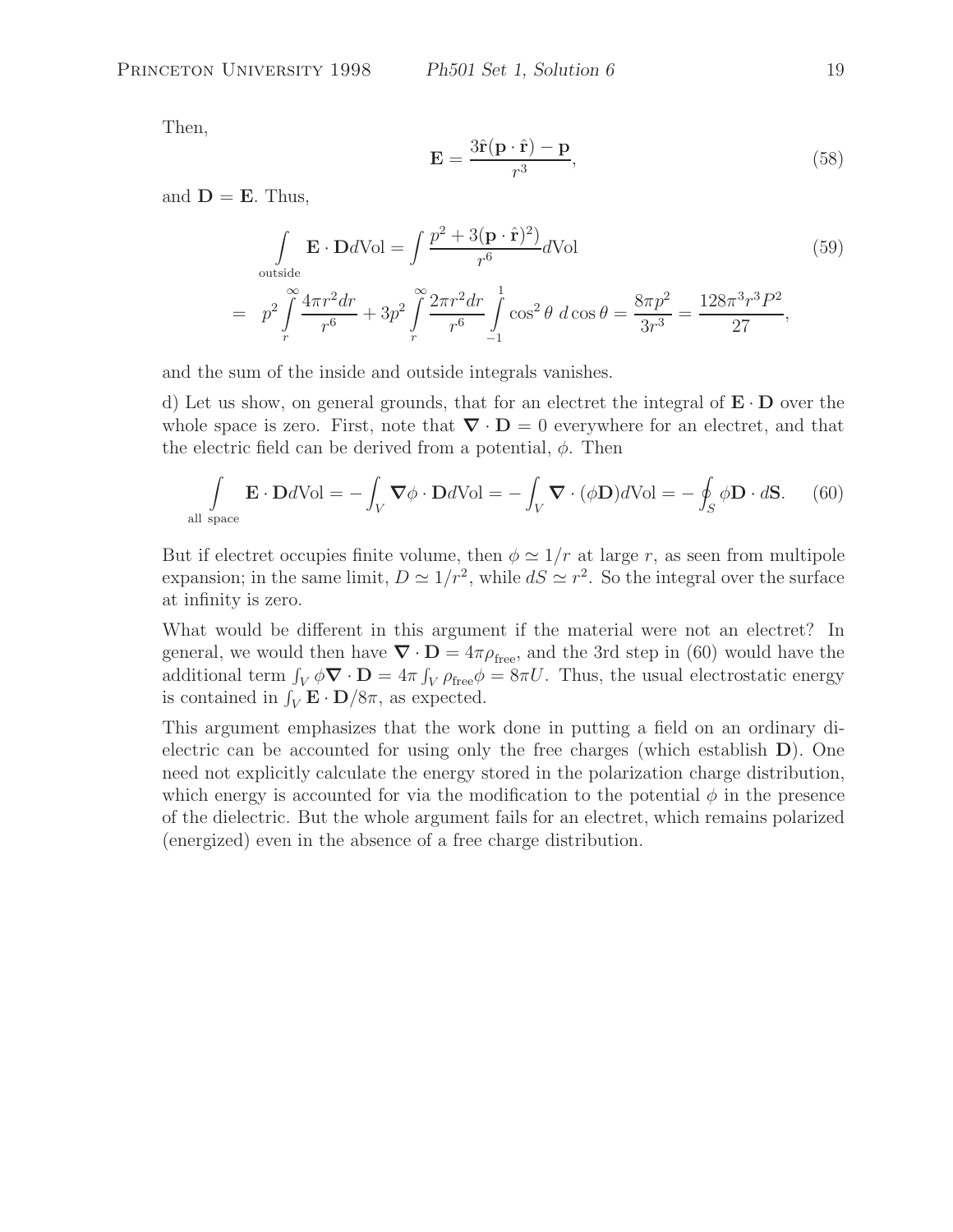7. In the upper half of the capacitor (where there is no dielectric) we have via Gauss' law:

$$
E_{\rm up}(r) = D_{\rm up}(r) = \frac{4\pi Q_{\rm up}}{2\pi r^2} = \frac{2Q_{\rm up}}{r^2},\tag{61}
$$

where  $Q_{\text{up}}$  is the charge on the upper half of the inner sphere, assuming the fields are radial.

In the lower part we have:

$$
E_{\text{down}}(r) = E_{\text{up}}(r),\tag{62}
$$

which follows from the continuity of the tangential component of **E** across the boundary between dielectric and vacuum. Also,

$$
D_{\text{down}}(r) = \epsilon E_{\text{down}}(r),\tag{63}
$$

and

$$
D_{\text{down}}(r) = \frac{2Q_{\text{down}}}{r^2},\tag{64}
$$

as follows from  $\nabla \cdot \mathbf{D} = 4\pi \rho_{\text{free}}$ , where  $Q_{\text{down}}$  is the charge on the lower part of the inner sphere.

Combining  $(61-64)$ ,

$$
Q_{\text{down}} = \epsilon Q_{\text{up}},\tag{65}
$$

holds for the "free" charge on the inner shell.

What about the total charge distribution, which include polarization charges in the dielectric? The polarization vector **P** obeys  $4\pi$ **P** =  $(\epsilon - 1)$ **E**. Thus, the charge density,  $\sigma = 4\pi \mathbf{P} \cdot \hat{\mathbf{n}}$ , which appears microscopically on the boundary of the dielectric adjacent to the inner shell, equals  $1 - \epsilon$  times the charge density on the upper shell (since **<sup>n</sup>**<sup>ˆ</sup> <sup>=</sup> <sup>−</sup>ˆ**r**). In other words, the total *microscopic* charge densities on the lower and upper parts of the shell are equal. This ensures that the electric field is the same in the upper and lower part of the capacitor.

Of course,

$$
Q_{\text{down}} = Q - Q_{\text{up}}.\tag{66}
$$

From (65) and (67),

$$
Q - Q_{\rm up} = \epsilon Q_{up},\tag{67}
$$

and hence,

$$
Q_{\rm up} = \frac{Q}{1 + \epsilon}.\tag{68}
$$

This implies that the potential difference V between the shells is

$$
V = -\int_{a}^{b} E dr = -\frac{2Q}{1+\epsilon} \int_{a}^{b} \frac{dr}{r^2} = \frac{2Q}{1+\epsilon} \left[ \frac{1}{b} - \frac{1}{a} \right].
$$
 (69)

So, the capacitance is

$$
C = \frac{Q}{V} = \frac{1 + \epsilon}{2} \frac{ab}{a - b}.
$$
\n(70)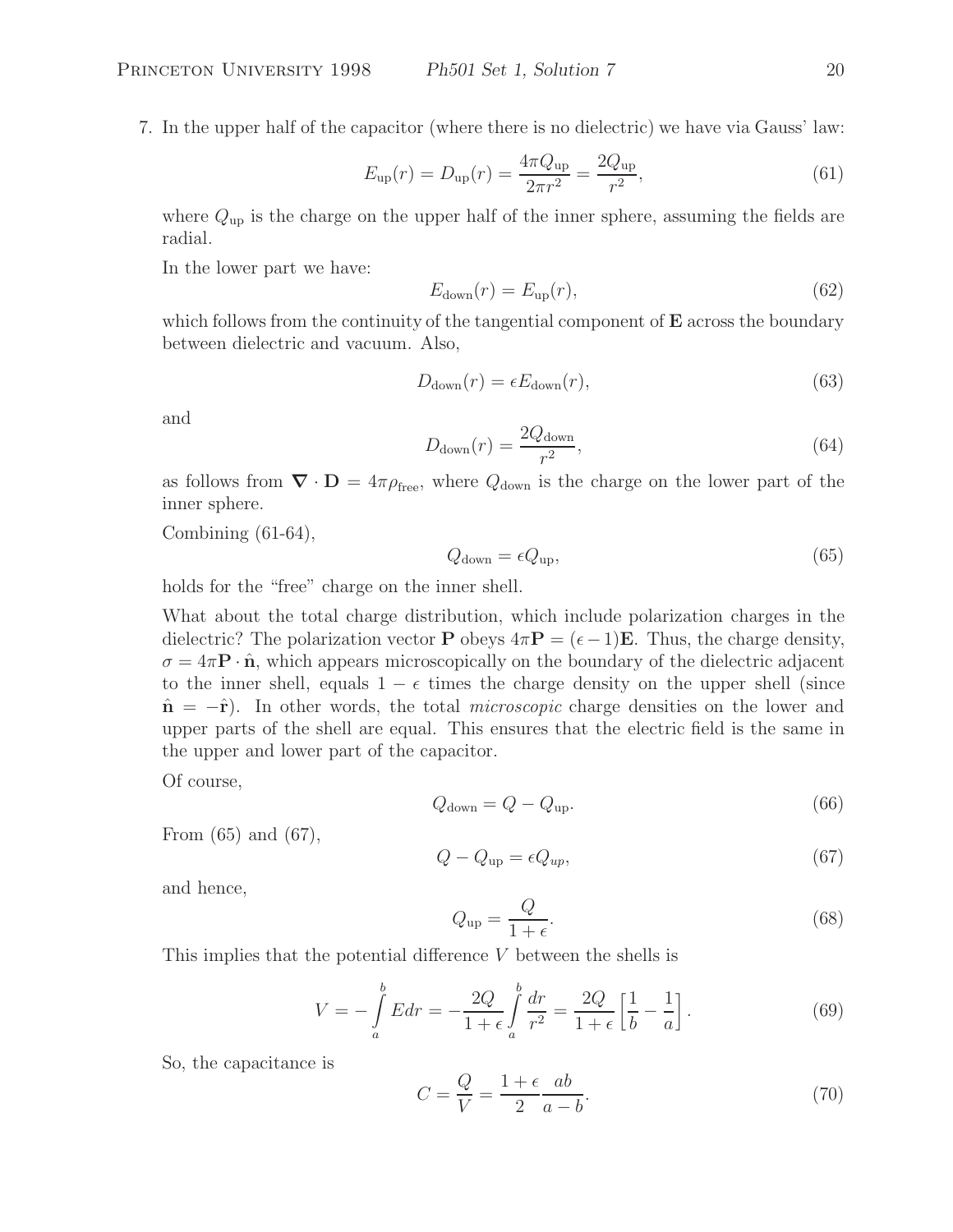8. a) In the presence of an electric field along the z direction, which is perpendicular to the plane of the orbit of our model atom, the plane is displaced by a distance  $z$ . We calculate this displacement from the equilibrium condition: the axial component of the Coulomb force between the electron and the proton should be equal to the force  $eE$ on the electron of charge  $e$  due to the electric field. Namely,

$$
F_z = \frac{e^2}{r^2} \frac{z}{r} = eE,\tag{71}
$$

where  $r = \sqrt{a^2 + z^2}$ , and a is the radius of the orbit of the electron. The induced atomic dipole moment  $p$  is

$$
p = ez = r^3 E \approx a^3 E,\tag{72}
$$

where the approximation holds for small displacements, *i.e.*, small electric fields. Since  $p = \alpha E$  in terms of the atomic polarizability  $\alpha$ , we estimate that

$$
\alpha \approx a^3,\tag{73}
$$

where a is the radius of the atom.

The dielectric constant  $\epsilon$  is related to the atomic polarizability via

$$
\epsilon - 1 = 4\pi N\alpha,\tag{74}
$$

where N is the number of atoms per  $\text{cm}^3$ . For hydrogen, there are 2 atoms per molecule, and  $6 \times 10^{23}$  molecules in 22.4 liters, at S.T.P. Hence  $N = 2(6 \times 10^{23})/(22.4 \times 10^{3}) =$  $5.4 \times 10^{19}$  atoms/cm<sup>3</sup>. Estimating the radius a as the Bohr radius,  $5.3 \times 10^{-9}$  cm, we find

$$
\epsilon - 1 \approx 4\pi (5.4 \times 10^{19})(5.3 \times 10^{-9})^3 \approx 1.0 \times 10^{-4}.
$$
 (75)

b) If an electric field  $E$  is applied to the springlike atom, then the displacement  $d$  of the electron relative to the fixed (neutral) nucleus is related by  $F = kd = eE$ , where  $k = m\omega^2$  is the spring constant in terms of characteristic frequency  $\omega$ . The induced dipole moment  $p$  is given by

$$
p = ed = \frac{e^2 E}{k} = \frac{e^2 E}{m\omega^2}.
$$
\n(76)

Thus the polarizability  $\alpha$  is given by

$$
\alpha = \frac{e^2}{m\omega^2}.\tag{77}
$$

The frequency  $\omega$  that corresponds to the Lyman line at 1225 A is

$$
\omega = \frac{2\pi c}{\lambda} = \frac{2\pi (3 \times 10^{10})}{1225 \times 10^{-8}} = 1.54 \times 10^{16} \text{ Hz.}
$$
 (78)

From (77),

$$
\alpha = \frac{(4.8 \times 10^{-10})^2}{(9.1 \times 10^{-28})(1.54 \times 10^{16})^2} = 1.07 \times 10^{-24} \text{ cm}^3. \tag{79}
$$